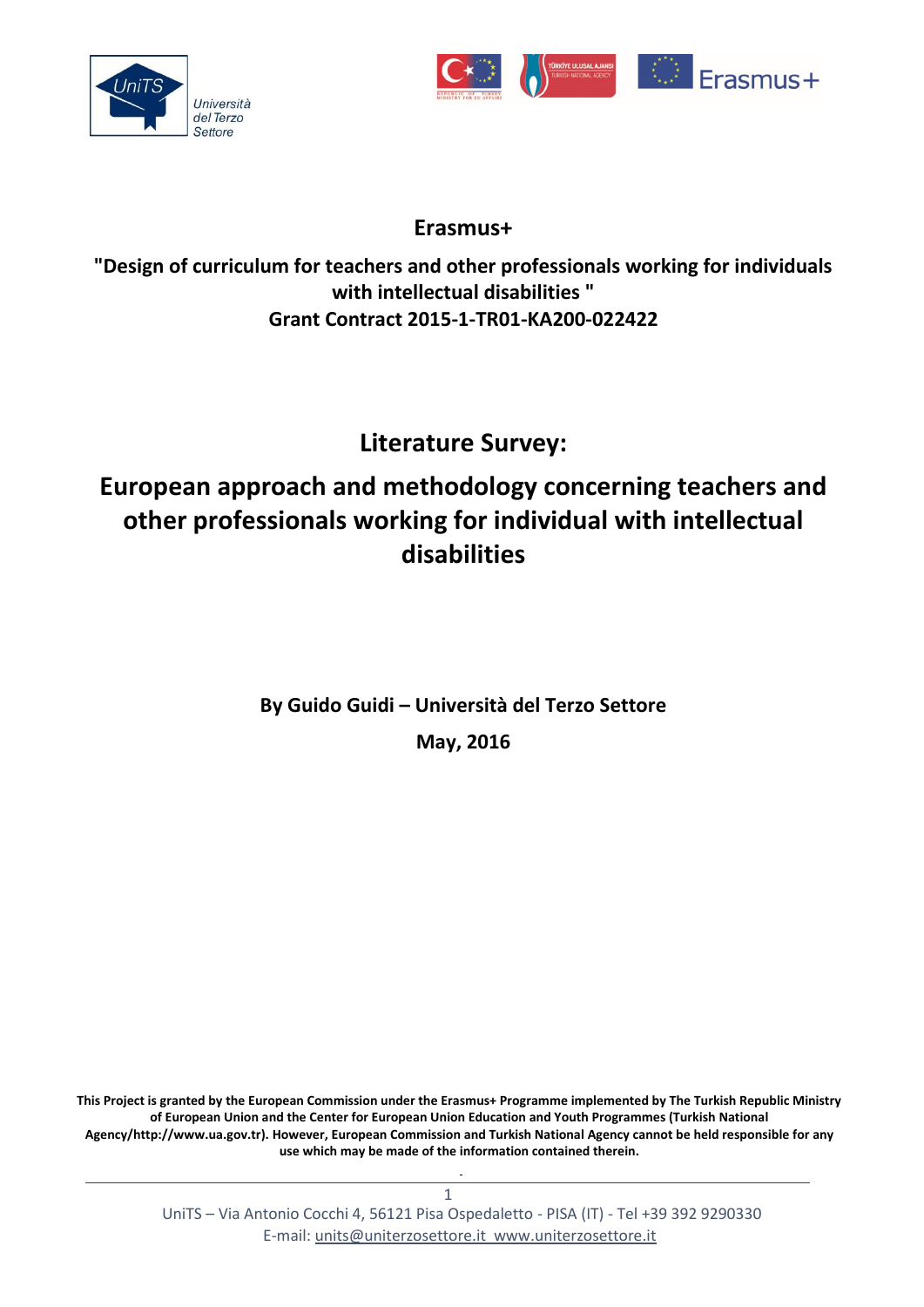



# **Index**

| EU countries description of model/approach to preparing/developing training programs for para-             |  |
|------------------------------------------------------------------------------------------------------------|--|
|                                                                                                            |  |
|                                                                                                            |  |
| EU countries providers and the structure of the organization in developing and delivering the programs  16 |  |
|                                                                                                            |  |
|                                                                                                            |  |
| Italian description of model/approach to preparing/developing training programs for para-professionals in  |  |
|                                                                                                            |  |
|                                                                                                            |  |
| Italian providers and the structure of the organization in developing and delivering the programs 21       |  |
|                                                                                                            |  |
|                                                                                                            |  |
| Local description of model/approach to preparing/developing training programs for para-professionals in    |  |
|                                                                                                            |  |
|                                                                                                            |  |
| Local providers and the structure of the organization in developing and delivering the programs 24         |  |
|                                                                                                            |  |
|                                                                                                            |  |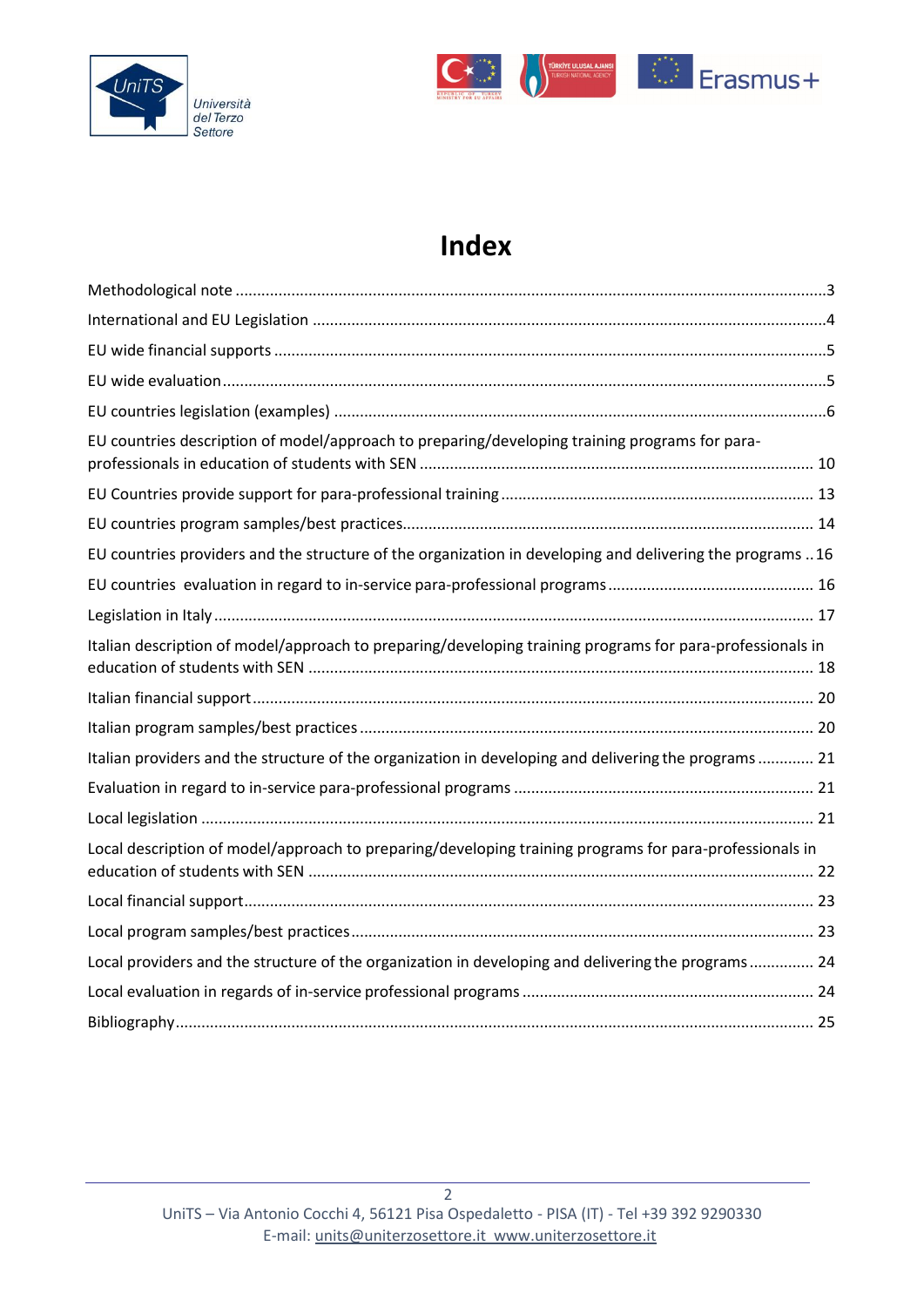



#### <span id="page-2-0"></span>**Methodological note**

This research aims at spreading light on European policies to support paraprofessional for SEN children. It takes into consideration the European Union and its countries, with a view to highlight legislation in force and future trend. Within the research, there is a short description of some EU countries, such as Czech Republic, Finland, France, Germany, Italy and Turkey. Countries taken into consideration are significant for two reasons. Because they are project partners (Germany, Italy and Turkey) and because they have an advanced legislation concerning training addressed to SEN paraprofessionals (France, Czech Republic, UK-England- and Finland). Furthermore, it is possible to find a section concerning Italy and its regions. Among Italian regions, we have chosen those whose legislation and policies are advanced (Friuli Venezia Giulia, Lazio, Tuscany, Piedmont and Lombardy). Within the text, it is possible to find many links to other webpages. In this way, readers can focus on information they are more interested in knowing.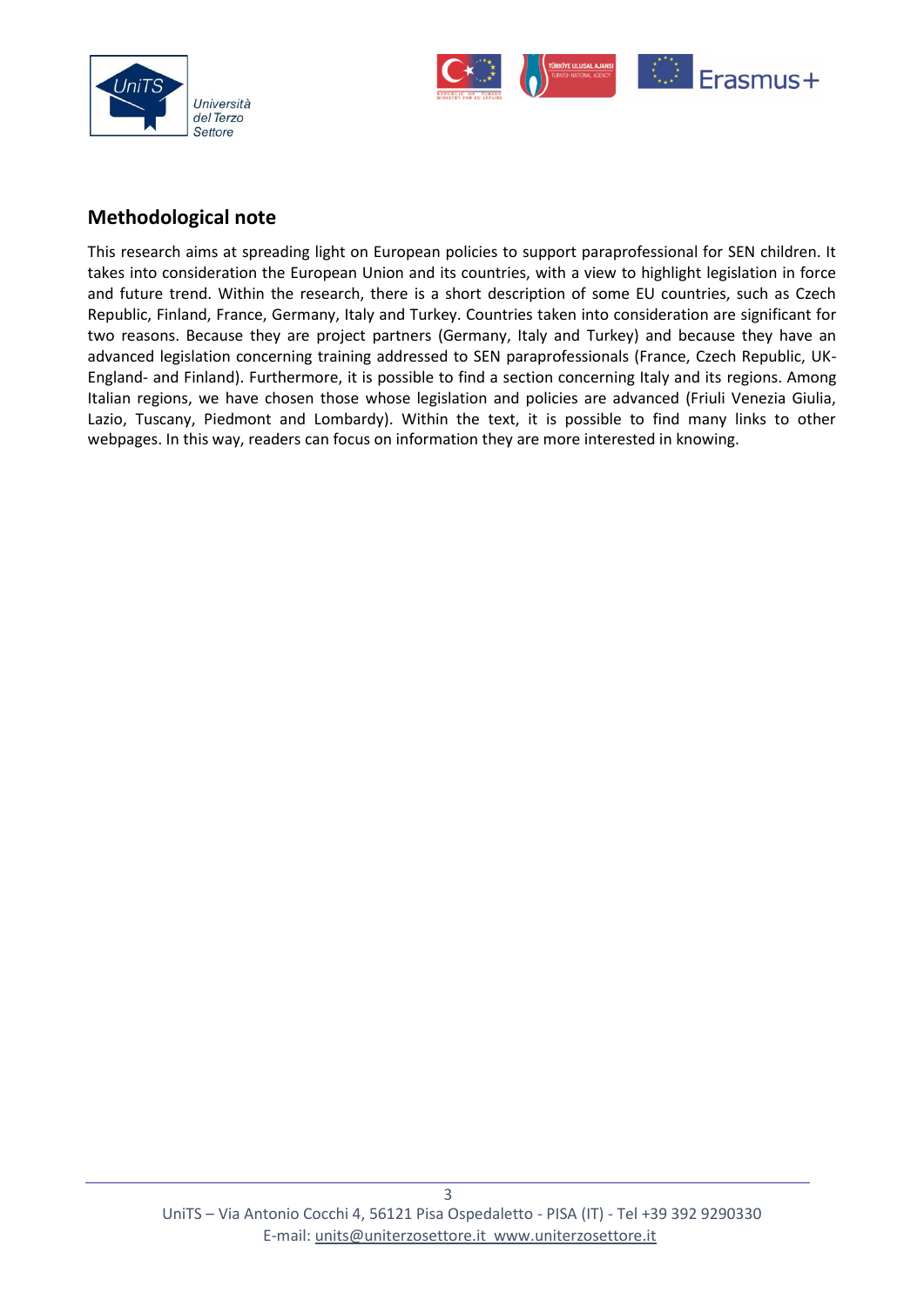



#### <span id="page-3-0"></span>**International and EU Legislation**

European rules concerning training and education for paraprofessionals working in special education or with student with SEN (Special Education Needs)have been inspired by some international and European important documents, such as:

- **[European strategy for education and training](http://eur-lex.europa.eu/legal-content/EN/TXT/PDF/?uri=CELEX%3A52009XG0528(01)&from=EN) (2014-2020)**
- Convention on the Rights of Persons with Disabilities (2006)
- **[Charter of Fundamental Rights of the European Union \(European Communities,2000\)](http://www.europarl.europa.eu/charter/pdf/text_en.pdf)**

[Article 26](https://www.european-agency.org/sites/default/files/Organisation%20of%20Provision%20Summary%20Report.pdf) of the Charter of Fundamental Rights of the European Union (European Communities, 2000) provides a guiding principle for EU legislative and policy measures to support full inclusion of children with disabilities. Further relevant measures include **the Council Directive 2000/78/EC** (Employment Framework Directive) which aims to promote equal opportunities and combat discrimination on several grounds, including disability, in employment, self-employment and occupation (European Commission, 2000). As of 2006, or 2007 in the case of the new acceded countries Bulgaria and Romania, all Member States were required to incorporate the directive into their domestic law. Many Member States have already implemented this directive at national level (The Citizens Information Board, 2011).

The European Commission is responsible for monitoring Member State practices and responding to any failure to properly implement legislation, including through launching enforcement procedures in the European Courts (Council of the European Union, 2004).

**Measures in favour of SEN children are reflected in the European Disability Strategy 2010–2020**  (European Commission, 2010), which clearly supports the inclusion of children with disabilities into mainstream education. Furthermore, it commits the EU to support, through the Education and Training 2020 programme (Council of the European Union, 2009), the member states efforts to remove legal and organisational barriers to people with disabilities entering the general education and lifelong learning systems and to guarantee them inclusive education and personalised training at all levels ofeducation.

Moreover, the European Commission has stressed that the EU 2020 Strategy will be successful only if the most vulnerable groups are taken into consideration, and the access of young people with disabilities to the labour market is ensured.

[The Lisbon Strategy c](https://www.european-agency.org/sites/default/files/vocational-education-and-training-policy-and-practice-in-the-field-of-special-needs-education-literature-review_VET-LiteratureReview.pdf)onstituted a positive step for groups that had traditionally been excluded from the labour market. The aims of the Lisbon Strategy, specifically the inclusive policies relating to disadvantaged learners including those with learning difficulties and disabilities, were also emphasised in the Council Conclusions of May 2007 on a coherent framework of indicators and benchmarks for monitoring progress towards the Lisbon objectives in education and training, and the Council Conclusions of May 2009 on a Strategic Framework for European Cooperation in Education and Training (OECD and European Commission, 2009).

Within this framework there are several agency and policies to promote special needs and inclusive education. The most important European agency for paraprofessionals working in special education or with student with SEN is the **[European Agency for Special Needs and Inclusive Education.](https://www.european-agency.org/)**

This agency drafted many important documents to support European policies in this field such as:

- **[Empowering Teachers to Promote Inclusive](https://www.european-agency.org/sites/default/files/Empowering%20Teachers%20to%20Promote%20Inclusive%20Education.%20Conceptual%20Framework%20and%20Methodology.pdf) Education**
- **[Organisation of Provision to Support Inclusive Education -](https://www.european-agency.org/sites/default/files/Organisation%20of%20Provision%20Summary%20Report.pdf) SummaryReport**
- **[Five Key Messages for Inclusive](https://www.european-agency.org/sites/default/files/Five%20Key%20Messages%20for%20Inclusive%20Education.pdf) Education**

 $\Delta$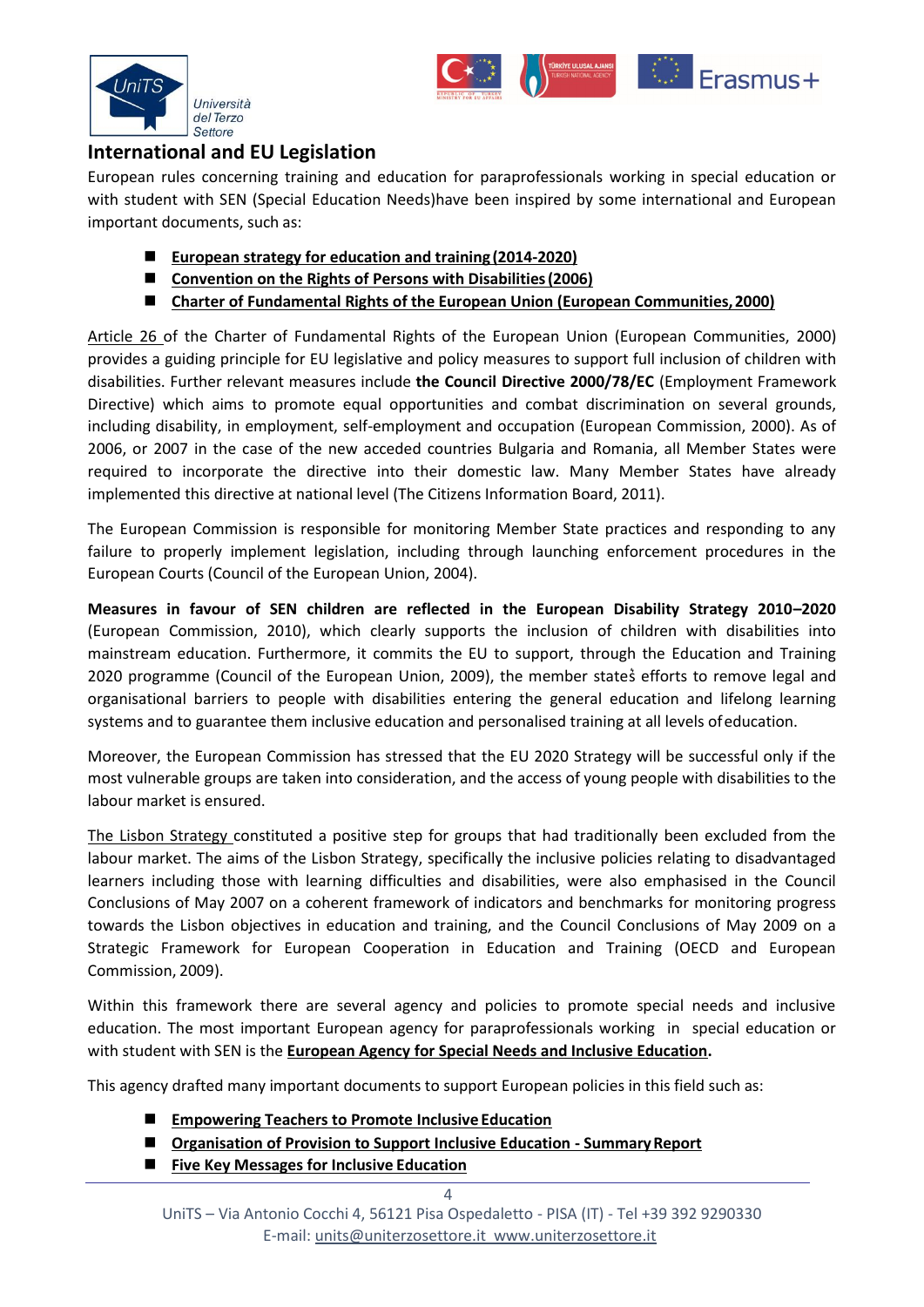



#### **European Patterns of Successful Practice in [Vocational](https://www.european-agency.org/sites/default/files/european-patterns-of-successful-practice-in-vet_vet-report_en.pdf) Education and Training**

#### <span id="page-4-0"></span>**[EU wide financial supports](https://www.european-agency.org/sites/default/files/vocational-education-and-training-policy-and-practice-in-the-field-of-special-needs-education-literature-review_VET-LiteratureReview.pdf)**

The **SOCRATES** programme was an educational initiative of the European Commission; 31 countries took part. The initial Socrates programme ran from 1994 until 31 December 1999 when it was replaced by the **Socrates II** programme on 24 January 2000, which ran until 2006. This, in turn, was replaced by the Lifelong Learning Programme 2007–2013 and by Erasmus plus (2014-2020).

**The Leonardo Da Vinci programme (1995 – 2013)**was dedicated to vocational education and training and aimed to support the improvement of vocational training systems in the Member States by enhancing the language skills of participants and disseminating innovative practices in this area of work. (European Commission, 1995, 2000). More recently the EU replace it by **Erasmus + programme (2014-2020).**

These EU programmesfinanced many projects that sought to improve the quality of training for people with disabilities.

**The 'Agora' project, for example, was developed in 1996** and sought to identify the factors contributing to the low percentage of young people with disabilities entering the labour market following their initial vocational training in the United Kingdom, Italy and Greece (Leonardo da Vinci, 1996).

Another relevant programme is **' [Vomasi](http://cordis.europa.eu/project/rcn/64450_en.html)'**(2001-2002)**,** which was developed with the main aim of bringing together leading European experts in the area of employment of people with developmental disabilities. The experts analysed existing policies aimed at promoting vocational mobility, rehabilitation and training for people with developmental disabilities in Europe (Leonardo da Vinci,2002).

The European Commission has promoted other significant projects such as '**Opti-[work'](http://www.optiwork.org/)** (optimising strategies for integrating people with disabilities into work). **This project began in 2006 and lasted 3 years,**  involving partners from the Netherlands, Ireland, the United Kingdom, Finland, Greece and Belgium. Researchers evaluated the implementation of national policies relating to vocational education and training that affect disabled persons across these European countries, in areas such as vocational assessment, aids and support for adults looking to come back to work (McDaid and Matosevic, 2008).

**[The project Raising Achievement for all Learners](https://www.european-agency.org/agency-projects/ra4al)** – Quality in Inclusive Settings, running from **December 2011 – November 2012** set out to identify the key issues that need to be explored and strategies that appear to be successful in raising achievement for all learners in inclusive settings.

Another interesting project i[s The Financing Policies f](https://www.european-agency.org/agency-projects/fpies)or Inclusive Education Systems (FPIES). This project**will run over a three-year period from 2016 to 2018.** It will build upon the one-year project on Financing of Inclusive Education that has run throughout 2015. Co-funding will come from the European Commission's Erasmus+ Key Action 3 'Forward-Looking Cooperation Projects' framework.

#### <span id="page-4-1"></span>**[EU wide evaluation](http://www.inklusion-online.net/index.php/inklusion-online/article/view/136/136)**

There is a movement in which countries with a clear two-track system of special needs education (relatively large special needs education system beside the mainstream system) are developing a continuum of services between the two systems. Furthermore, special schools are more and more defined as resources for mainstream schools.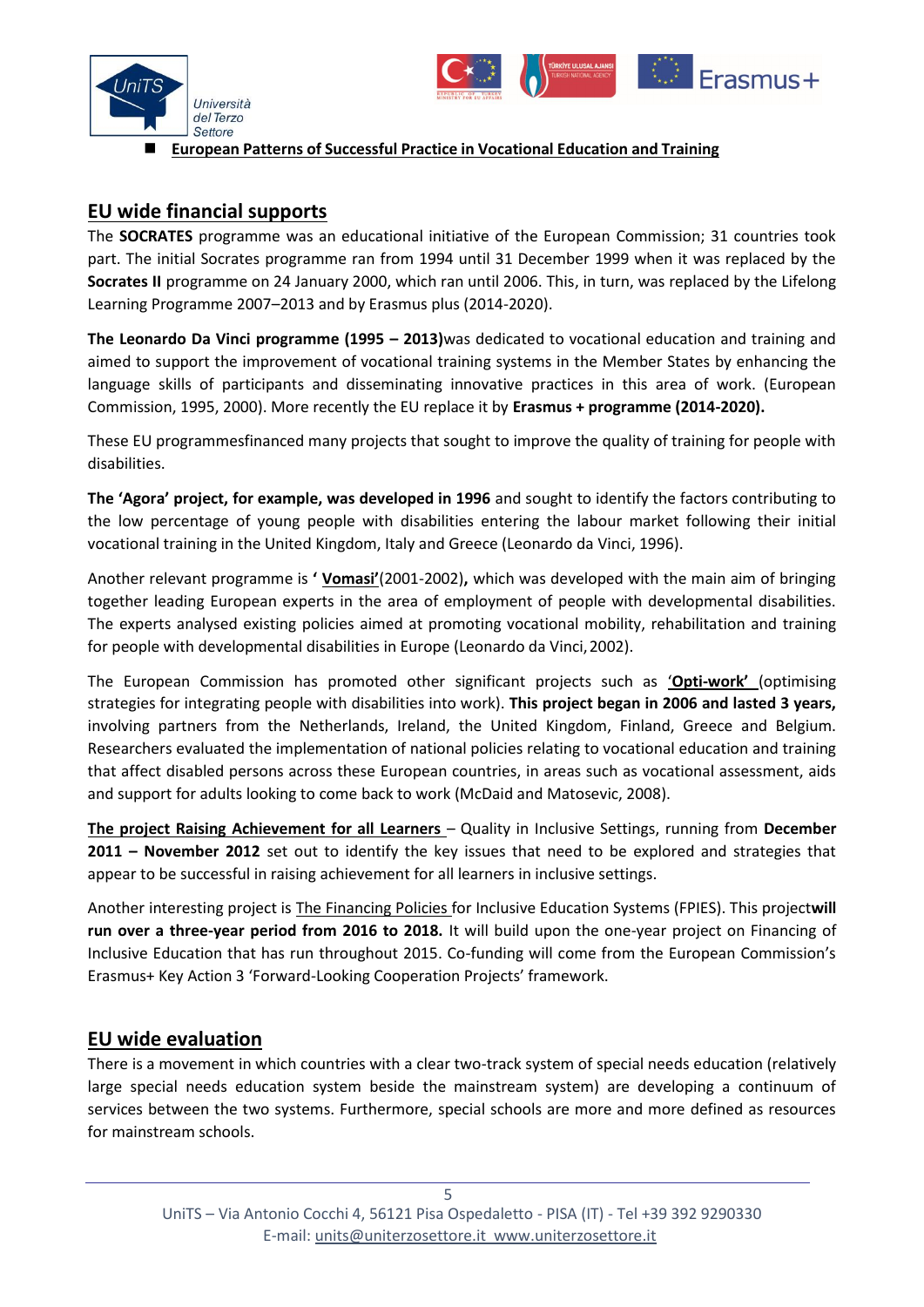



Legislative progress regarding inclusion was achieved in many countries. This applies especially to countries with a big segregated special needs education system, which developed new legislative frameworks concerning SEN within the mainstream school.

[In some countries,](https://www.european-agency.org/sites/default/files/financing-of-special-needs-education_Financing-EN.pdf) governments pay special schools on the basis of their needs. The indicator for "need" here is the number of pupils with special needs. The decision-making processes are mostly organised by regional or school based commissions. The countries that work with this type of "input-based" funding at the (special) school level are Austria, Belgium (both Flemish and French Communities), France, Germany, Ireland and the Netherlands also.

In other countries, central government allocates the funds to municipalities via a lump sum (with possible corrections for socioeconomic differences) and where the municipality has the main responsibility for dividing the funds to lower levels. The first step can be characterised by a throughput model: funds are allocated to municipalities independent of the number of pupils with special needs within those municipalities. In the second step, needs-based indicators can be used, but also other types of allocation processes may be used. Countries that focus strongly on this type of decentralised special needs funding are Denmark, Finland, Greece, Iceland, Norway and Sweden. Here, municipalities decide upon the way that special needs education funds should be used and about the degree of the funding.

In a further group of countries, the financing is not delegated to municipalities, but to a higher level of aggregation such as provinces, counties, prefectures, school clusters and so on. In this model the central government funds special needs education indirectly through other layers where the main responsibility lies for special provision. Examples of countries that use this model are Denmark (for the more severe special needs), France (for integrated services), Greece and Italy.

The transformation of special schools in resource centres has been continued in most countries. A few countries have already gained some experience with resource centres (Austria, Norway, Denmark, Sweden and Finland, for example); others are implementing the system (Cyprus, Portugal). In some countries special schools are obliged to co-operate with mainstream school in the catchment area (Spain), or special schools supply ambulant or other services to mainstream schools (Belgium, the Netherlands, Greece, the UK).

The role of special schools in terms of inclusion is, of course, strongly related to the education system of the country. In countries with almost no special schools, like Norway and Italy for example, their role is structurally modest (in Norway, 20 of the previously state special schools, are defined in terms of regional or national resource centres). In Cyprus, the 1999 Special Needs Education Law demands that new special schools must be built within the boundaries of a mainstream school to facilitate contacts and networking and, where possible, promote inclusion

### <span id="page-5-0"></span>**EU countries legislation (examples)**

[Many EU member](https://www.european-agency.org/sites/default/files/Organisation%20of%20Provision%20Summary%20Report.pdf) countries have introduced significant changes in their legislation concerning SEN children over the last few years. Most countries placed increasing emphasis on the legal entitlement of all learners to attend a mainstream school, while a smaller number gave parents the right to choose schools for their children with special educational needs/disabilities. Another small group of countries refers to education being provided in the most appropriate setting or to learners receiving education appropriate to their needs and abilities. However, it is widely recognised that enshrining the right to support services in any legal framework remains a challenge.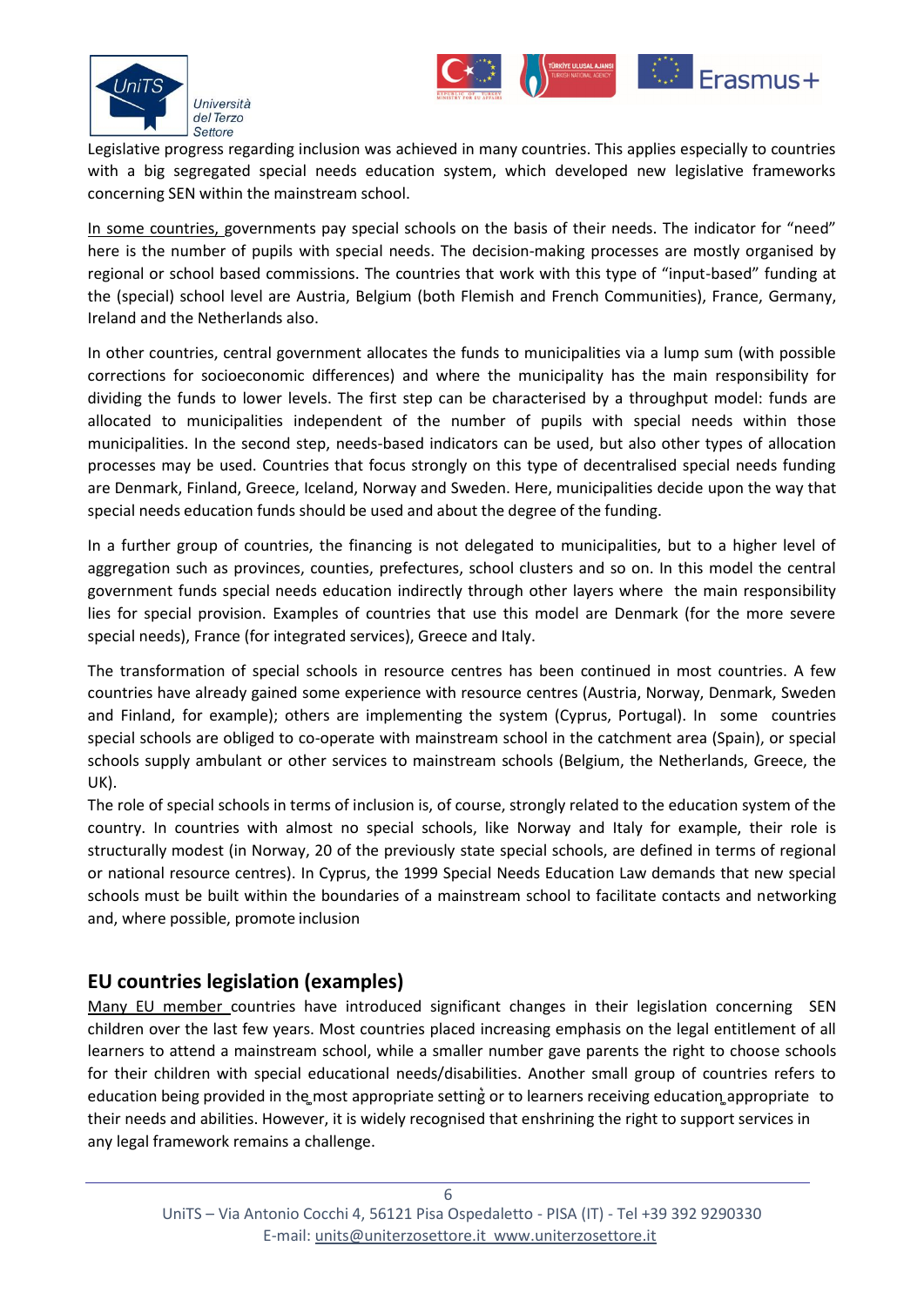



[Research reveals](https://www.european-agency.org/sites/default/files/mipie-report_MIPIE-Report.pdf) that the development of inclusive education systems depends on: policy makers' commitment to inclusive education, schools' ability to include diversity issues in their policies, supportive environments for teachers, learners and parents, and most importantly on the removal of barriers to learners' participation to the learning process (OECD, 1999; Ebersold, 2011, Agency, 2009, 2011). Research from the OECD (1999) highlights barriers to the development of inclusive education on three levels.

Barriers at a policy level, are related to: the absence of a comprehensive policy to advance inclusive education and in particular to limited early childhood intervention; the absence of overall legislation including non-discrimination legislation; a lack of awareness of the rights of people with disabilities; inadequate funding mechanisms; inappropriate teacher training systems and inaccessible physical environments, both within and outside of the school setting.

The factors outlined in the previous section depend on countries' overall education systems, as well as on the specific contexts of their systems for inclusive and special needs education. These factors highlight the need for collected data to be situated within a clear understanding of the wider educational context, in order to avoid simplistic interpretations of country situations that may result from purely statistical indicators relating to changes in special and inclusive education.

Below it is possible to find data on different country systems: CZ, DE, TR, UK, FI, FR.

**EXECT ACTES Republic:** the Act on Education regulating the whole education system in the Czech Republic was approved in September 2004 and came into force in January 2005. It has been updated several times since then.

[The Act on Educational Staff \(563/2004\)](https://www.european-agency.org/country-information/czech-republic/national-overview/teacher-training-basic-and-specialist-teacher-training) defines, among others, the qualifications of teachers working with children with special needs. Teachers are generally required to have attained university-level education. For pre-school teachers, upper-secondary level/higher level of education is accepted. **University teacher training in special education or additional university training in special education is requested**. All university teacher training programmes include modules on the education of pupils with special needs. Teachers who want to work as SEN-Counsellors and/or special teachers of pupils with special needs have to complete the five-year university master's programme in special education.

The in-service teacher training, counselling and guidance system has an important role in developing inclusive education. **The multi-disciplinary teams in pedagogical and psychological counselling centres provide counselling and guidance support**. These teams consist of psychologists, special education teachers, speech therapists and social workers. They co-operate with professionals from other sectors, such as medical doctors and professionals from the area covering the family/child social care. Close co-operation with parents and class teachers is essential.

Pupils generally receive support concerning their choice of further education and professional career by means of special guidance and counselling. The head teacher at each school (mainstream as well as special schools) appoints a school consultant, who must meet the professional profile by means of specific in-service training and is responsible (in addition to their teaching duties) for such counselling. This consultant helps pupils to solve problems related to education, helps them with educational, vocational and labour market orientation and is also in contact with pupils' parents and relevant social partners. Pupils with special needs receive particular attention. Pupils can also use the special counselling services outside the school. These services (which are outlined in more detail in the Special needs education within the education system section) enable pupils to draw up their action plans by focusing on their ideas and strengths.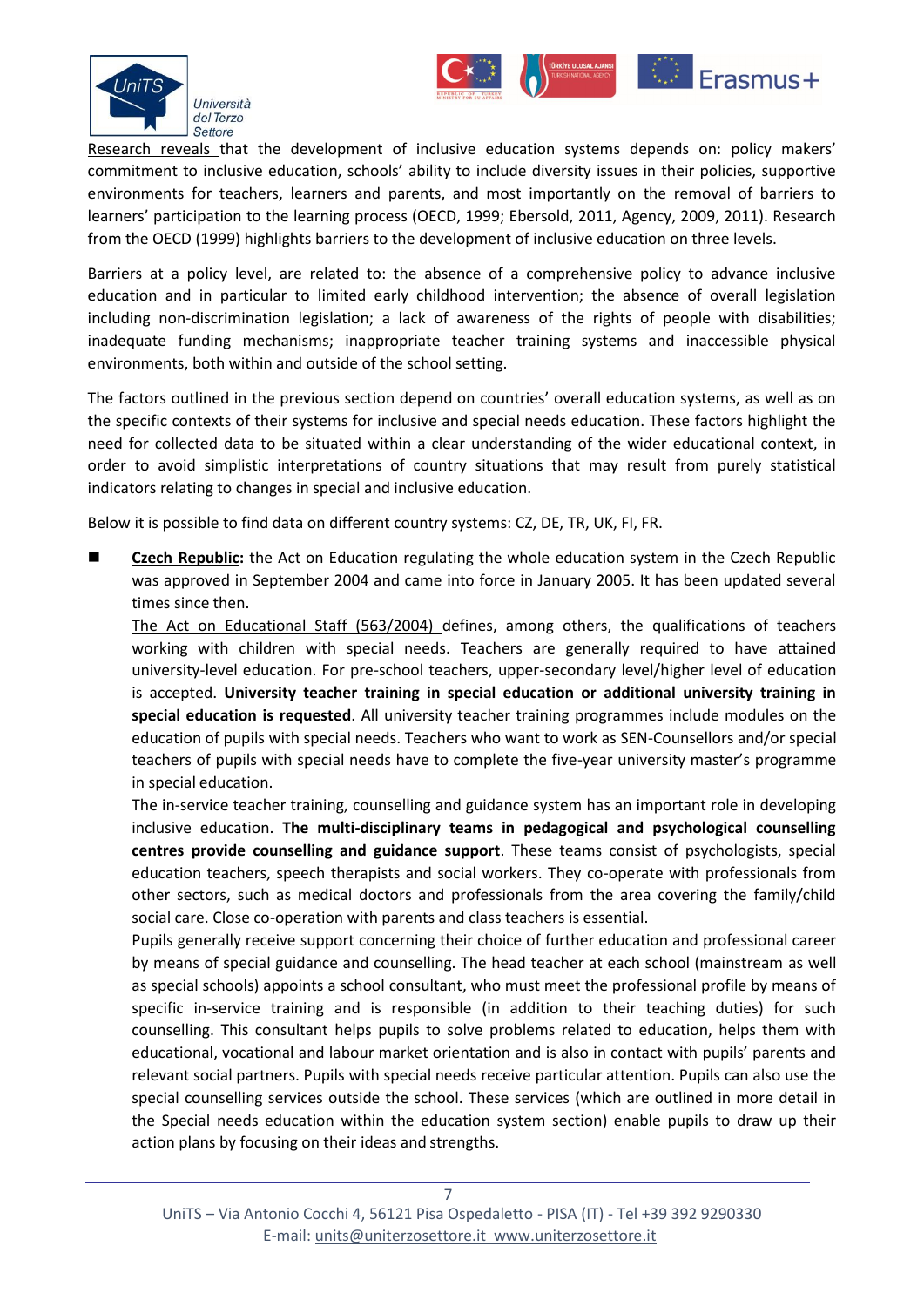

ACT No. 563 (24th September 2004) shall regulate the prerequisites for the performance of duties by pedagogical staff, their further education, and the career scheme; shall cover pedagogical staff of schools and school facilities included in the Register of Schools and School Facilities and pedagogical staff at facilities providing social care.

Erasmus+

 **[Finland](https://www.european-agency.org/country-information/finland/national-overview/legal-system)**: On 14 March 2006, the Ministry of Education appointed a steering group to prepare a proposal for a long-term strategy for the development of special needs education in pre-primary and basic education. The steering group proposed that the current practice be changed to focus on earlier support and prevention.

**The changes to the Basic Education Act came into force on 1 January 2011**. The Finnish National Board of Education revised the National Core Curriculum for Pre-Primary and Basic Education according to the new provisions and they were adopted on 1 January 2011. The amendment supplements provisions on pre-primary and basic education and support given to pupils. **The aim is to strengthen the learner's right to early, preventive support in learning and growth and special support, if needed**. The support intensifies by stages: general support, intensified support and special support. Provisions on the handling and confidentiality of personal data and learner welfare services were also amended and supplemented.

As a part of the reform, a development project of intensified and special support began in 2008. The objective was to implement the strategy (2007) for the development of pre-primary and basic education. The Finnish National Board of Education was responsible for the project. Helsinki University Centre for Educational Assessment carried out developmental assessment of the project. Jyväskylä Continuing Professional Development Centre, Edu Cluster Finland organised national training for the project. The development project was completed in 2012.

 **[France](https://www.european-agency.org/country-information/france/national-overview/legal-system)**: **Law no. 2005-102 of 11 February 2005 on** the Equality of Rights and Opportunities, Participation and Citizenship of People with Disabilities, transposed into the Code of Education Articles L112-1 – 112-5, legislative part: the right to education and schooling in mainstream settings. **Decree no. 2005-1752 of 30 December 2005** determines the training plan for pupils with disabilities. It presents the various modes of schooling for learners with disabilities, emphasising that the mainstream curriculum must always be the reference for constructing their school career.

This decree takes precedence over the Circular of 17 August 2006 presented below. It stipulates that any student whose school life takes place 'entirely outside the reference school establishment in a medico-social or health care facility (i.e. a special school)' is a student 'that cannot attend a school or educational establishment full-time' (Article 14 of the Decree). The case of schooling taking place entirely outside the reference school in a medico-social or health care establishment is therefore a borderline case, in which part-time schooling in a mainstream school setting is reduced to zero, but without eliminating the principle of this part-time presence. (In regulatory terms, a student whose school life takes place 'entirely outside the reference school in a medico-social or health care facility' is a student whose part-time schooling in a mainstream school setting is equal to zero).

Circular no. 2006-126 of 17 August 2006, on the implementation and monitoring of the **personalised schooling project (PSP),** provides for different schooling situations, while giving explicit priority to enrolment in the student's reference school.

**Order of 2 April 2009** specifies the procedures for setting up and organising **teaching units** in medico-social or health care establishments. These teaching units are new in specialised education and have a strongly inclusive significance. Indeed, when the teaching units were created as a system, they eliminated de facto the special classes and schools that had been in place since 1975 within specialised establishments (Article 1). **This system aims to develop and implement a pedagogical project, based on the personalised schooling project (PPS)** of learners with disabilities, founded on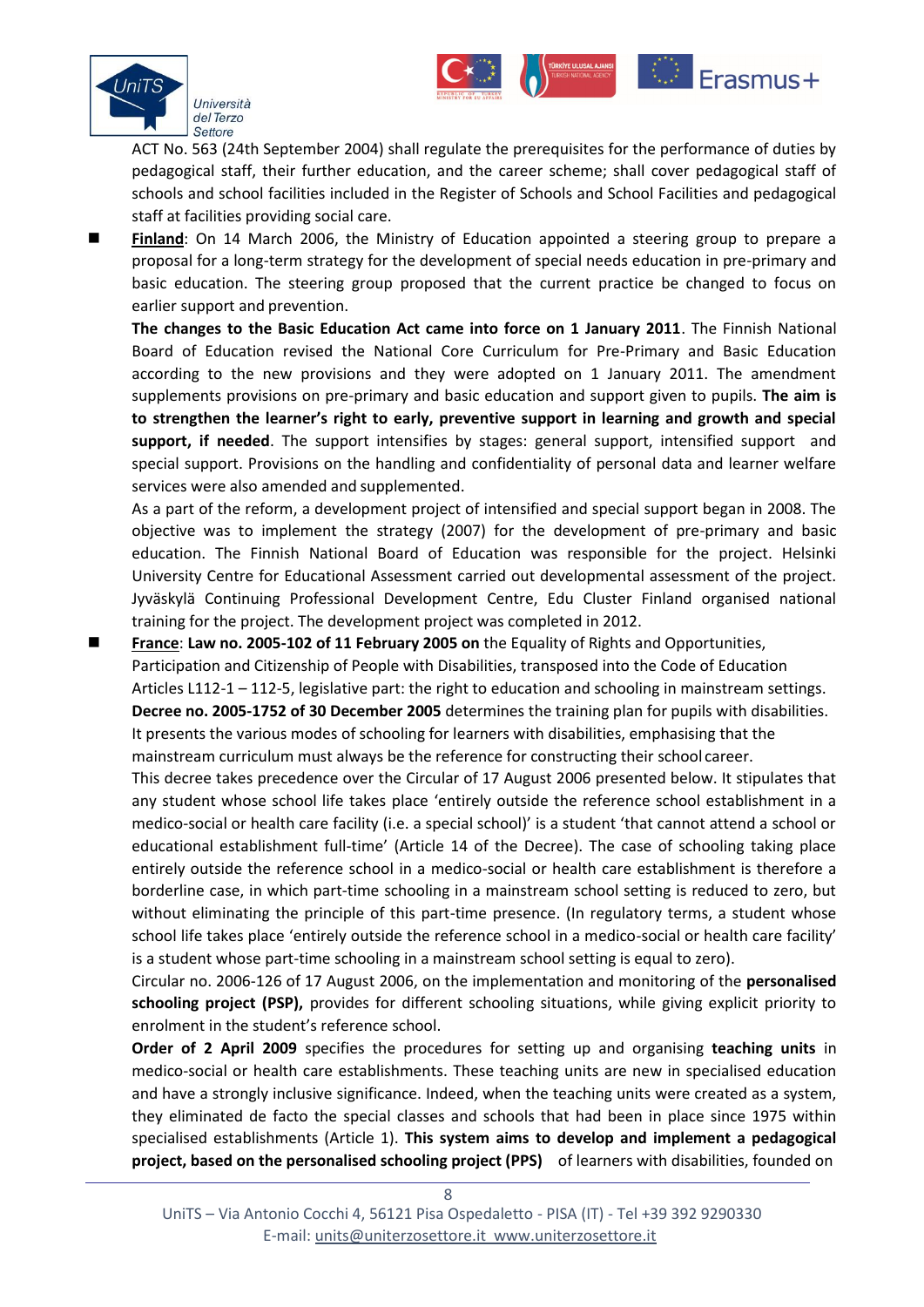

'teaching they receive in a "reference" school or other mainstream school'. This pedagogical project should make it possible 'to achieve the learning objectives set forth in the student's PPS as a complement to existing school programmes or in preparation for teaching received in schools' (Article 2).

Erasmus+

- **[Germany:](https://www.european-agency.org/country-information/germany/national-overview/legal-system)** the [Vocational Training Act \(](https://www.bmbf.de/pub/BBiG_englisch_050805.pdf)2005) contains legal provisions for vocational training. The [Vocational Training Promotion Act o](https://www.bmbf.de/pub/berbig99.pdf)f 1981 governs vocational training planning and statistics, as well as the terms of reference and organisation of the Federal Institute for Vocational Training (Bundesinstitut für Berufsbildung). According to the Third Volume of the German Social Welfare Code (SGB III), the Office of Employment (Arbeitsamt) is responsible for providing careerorientation.
- **[Turkey:](http://www.orhancakiroglu.net/articles/Special%20Education%20in%20Turkey.pdf) Special Education Regulation (No. 573), published in 1997**, defines the basic principles of special education, and emphasizes the importance of including students with special needs in regular education classrooms. According to these principles: (1) special education is considered an indispensable branch of general public education; (2) all children with special education needs should be provided with special education services irrespective of the severity of their disabilities; (3) early intervention is a crucial step for special education provision; (4) children with special needs should receive individualized educational programmes addressing to their unique needs; (5) children with special needs should be educated in the least restrictive environments with their non-disabled peers; (6) vocational education and rehabilitation services should be provided without interruption for children with special needs; and (7) for all levels, education services for children with special needs should be planned by the relevant institutions (Donmez, 2000).

[To implement successful i](https://repository.asu.edu/attachments/56300/content/Ciyer_asu_0010E_10252.pdf)nclusion practices, the Salamanca Statement (1994) highlights that teacher education programs, both pre-service and in-service, should address the provision of special needs education in inclusive schools. Turkish recently adopted inclusive educational policies that were implemented after the Salamanca Statement in 1994 were reviewed on a selective basis. This policy helped to create connections between the global inclusive education policy changes and local practices in the Turkish education system.

 **[UK \(England\):](https://www.european-agency.org/country-information/united-kingdom-england/national-overview/legal-system)** The **Children and Families Act 2014** imposes certain duties on local authorities (LAs), the administrative areas responsible for the provision of statutory education for England. For special educational needs (SEN), Part 3 of the Children and Families Act replaces duties for children with SEN under the Education Act 1996 and for young people with learning difficulties and disabilities under the Learning and Skills Act 2000.

**The Equality Act 2010** places a duty on schools and LAs not to discriminate against pupils with disabilities: they must not treat them less favourably and must take reasonable steps to avoid putting these pupils at a substantial disadvantage, including providing auxiliary aids and services as part of the reasonable adjustments duty. Schools must prepare Accessibility Plans, showing how they will improve access to education for disabled pupils. Guidance on schools' duties under the Equality Act is available from the Department for Education. The Equality and Human Rights Commission also provides technical guidance on schools' and colleges' duties under the Equality Act. The Children and Families Act requires LAs to provide parents and disabled children and young people and those with SEN with information, advice and guidance on special educational needs and disability. Local authorities must also make disagreement resolution services and mediation available to parents and young people. The Equality Act 2010 also requires public bodies like schools and local authorities to have regard to eliminating discrimination and promoting equality of opportunity between different groups of people.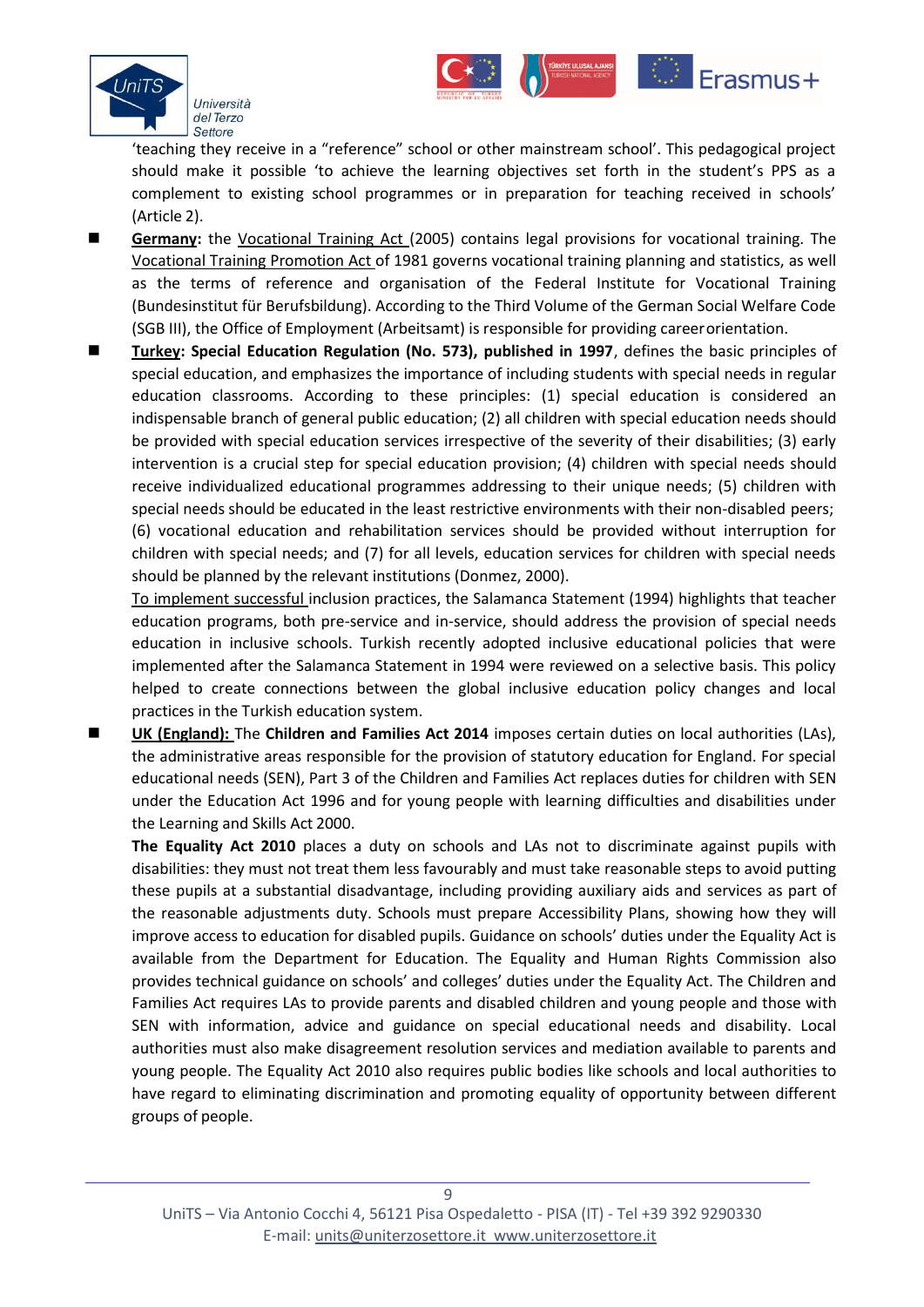



## <span id="page-9-0"></span>**EU countries description of model/approach to preparing/developing training programs for para-professionals in education of students with SEN**

 **[Czech Republic:](https://www.european-agency.org/country-information/czech-republic/national-overview/special-needs-education-within-the-education-system)** There have been progressive changes in the Czech educational system since 1989. All these changes have opened the way to greater differentiation and individualisation of educational possibilities. The most important changes concern children with special educational needs, who had limited or even restrictive access to education before. New educational philosophy, which responded to the tendency and trends of the society's democratic development and orientation, was first formulated in the **National Programme of Education Development in the Czech Republic (White Book) by the Ministry of Education in 2001**.The main changes concerning the access of pupils with special educational needs to education since 1989 are as follows: a broad range of in-service training courses is offered to teachers and round tables on inclusion are organised.

[The Act on Educational Staff \(563/2004\)](https://www.european-agency.org/country-information/czech-republic/national-overview/teacher-training-basic-and-specialist-teacher-training) defines the qualifications of teachers working with children with special needs. University teacher training in special education or additional university training in special education is requested. All university teacher training programmes include modules on the education of pupils with special needs. Teachers who want to work as SEN-Counsellors and/or special teachers of pupils with special needs have to complete the five-year university master's programme in special education.

 **[Finland:](https://www.european-agency.org/country-information/finland/national-overview/teacher-training-basic-and-specialist-teacher-training)** Special kindergarten teachers provide special needs education for pre-primary pupils, special needs teachers provide part-time special needs education, while pupils who receive special support in special classes are taught by special needs class teachers. Vocational special needs teachers work in both mainstream vocational institutions and special vocational institutions.

It is possible to study special needs education as a major and take the higher first degree. In addition, teachers can qualify as special kindergarten teachers, special needs teachers or special needs class teachers.

In addition to special needs teachers, educational services also employ assistants, educational guidance and school welfare officers, psychologists, doctors, pupil and student counsellors and various therapists. State-owned special schools and vocational special institutions also have social workers, nursing and accommodation staff and other staff to, for example, cover school transport.

Universities' teacher education departments and continuing education centres and the National Board of Education provide teachers with further and continuing education and training every year.

[A broad-based curriculum e](https://edpolicy.stanford.edu/sites/default/files/publications/secret-finland%E2%80%99s-success-educating-teachers.pdf)nsures that newly prepared Finnish teachers possess balanced knowledge and skills in both theory and practice. It also means that prospective teachers possess deep professional insight into education from several perspectives, including educational psychology and sociology, curriculum theories, assessment, special-needs education, and pedagogical content knowledge in selected subject areas. All eight universities have their own teacher education strategies and curricula that are nationally coordinated to ensure coherence, but locally crafted in order to make the best use of the university's resources and other nearby resources.

 **France:** The [INS HEA](http://www.inshea.fr/en/content/ins-hea-get-know-us) (L'Institut national supérieur de formation et de recherche pour l'éducation des jeunes handicapés et les enseignements adaptés), an institute specializing in the training of French National Education teachers and managers for pupils with SEN is a partner in the elementary school master's offered by l'Université de Paris Ouest Nanterre La Défense. The Teacher [Training Colleges](https://www.european-agency.org/country-information/france/national-overview/teacher-training-basic-and-specialist-teacher-training)  and INS HEA (National Institute of Advanced Training and Research for the Education of Young People with Disabilities and Adapted Teaching) implement the following training programmes: CAPA-SH (vocational training certificate for assistants to students with disabilities – pre-primary and primary), 2 CA-SH (secondary), DDEEAS (principals of adapted and specialised educational establishments), ASH National Initiative Training Modules (MFIN 2012-2013) and Academy Training Plans.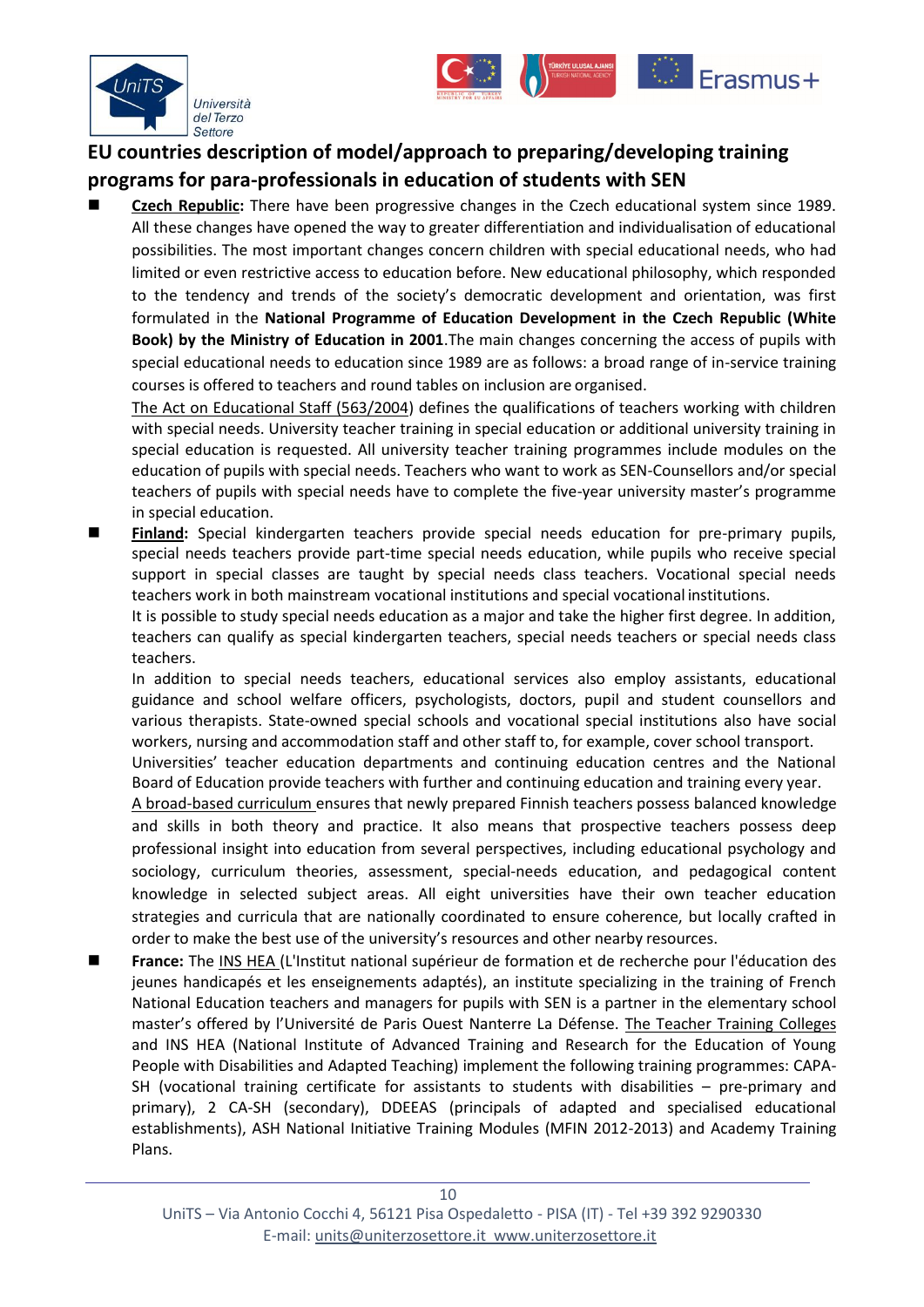



**Frasmus+** 

The problem of special needs is present in the school teachers training courses in core subjects, and it is sometimes expanded upon in the form of a specific course in the second year. The Académie de Paris gives an example by offering everyone, starting in the first semester, a teaching unit called "knowledge for teaching and transmitting knowledge", for which one of the course lessons is, "child development and the learning process", which addresses the issue of difficulty in its description: "we will examine the various dimensions of child development (cognitive, affective, social, psychomotor, and motor) and disorders that can affect learning."

- **[Germany: S](https://www.european-agency.org/country-information/germany/national-overview/teacher-training-basic-and-specialist-teacher-training)pecialist training -** Teachers of special education receive their trainingvia:
	- A basic course of study: it is possible to study special needs education at university as part of initial training by passing the First and Second State Examination. This is basically divided into two stages: a course of higher education and practical pedagogical training;
	- An additional follow-up course of study subsequent to other teacher training courses.

The two forms of training exist side-by-side or as alternatives.

In accordance with a decision reached by the Standing Conference of the Ministers of Education and Cultural Affairs of the *Länder* in the Federal Republic of Germany (KMK), the standard period of study (*Regelstudienzeit*) for a first course of study is nine semesters. The course includes the study of educational science and subject-related studies in at least one or two subject areas and in special education. About half of the course is devoted to the study of special education, while the other half is devoted to educational science and subject-related studies at an approximate ratio of 2:3. Didactic studies and teaching practice are an integral part of the course. In some *Länder* it is compulsory to do a course in the teaching area of inclusion.

Student teachers select two of the following subject areas relating to special education, the weighting of which can vary in the course of study and examinations:

- -education for the blind
- -education for the deaf
- -education for those with intellectual disabilities
- -education for those with physical disabilities
- -education for those with learning difficulties
- -education for those with hearing impairment
- -education for those with visual impairment
- -education for those with speech defects
- -education for those with behavioural problems.

In all *Länder*, training is divided into higher education and practical pedagogical training (preparatory service). The first period of training includes:

-a specialist component with the study of at least two subjects or subject areas; relating to special education the subjects correlate with the current forms of disabilities;

-an educational science component with compulsory study of educational theory and psychology; -- teaching practice, sometimes of several weeks' duration, accompanying courses of study.

For all teaching careers, higher education is followed by the 'preparatory service' (*Vorbereitungsdienst*) as the second stage of teacher training. Depending on the *Land* and the type of teaching career, it varies in length (from 18 to 24 months) and places emphasis on different areas. It involves setting lessons, guided and independent teaching at training schools and studies in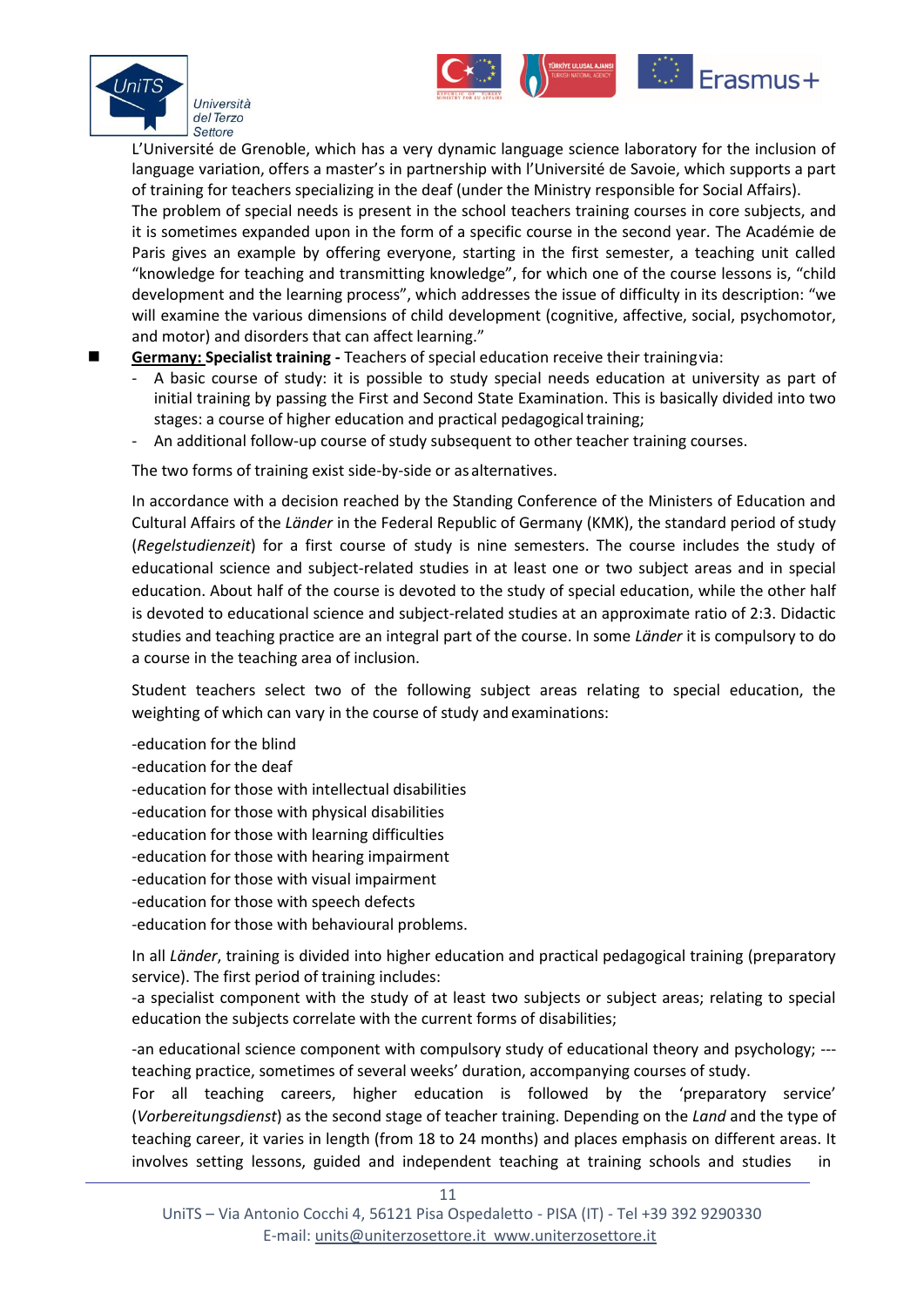

educational theory and subject-related didactic at seminars which reappraise and consolidate experience gained through practical training.

Erasmus+

Training includes general information on disabilities, teaching methods and assessment. Practical pedagogical training after higher education at university (as the second stage of teacher training) varies in length from 18 to 24 months, depending on the *Land*. It involves lessons, guided and independent teaching in training schools, studies in educational theory and subject-related didactics at seminars which reappraise and consolidate experiences gained through practical training. In some *Länder*, general information about inclusion is also included.

- **[Turkey:](http://www.orhancakiroglu.net/articles/Special%20Education%20in%20Turkey.pdf)** One of the most important issues in the continued development of special education is the training of professionals. Before the Higher Education Council took over the management of teacher training programmes in 1982, the Ministry of National Education was controlling these programmes in Turkey (Ozden, 2004). When the Ministry of National Education took over the responsibility of special education provision in 1951, there were no trained professionals in the area of special education. As the pioneer institution in the special education field, **Gazi University in Ankara opened the first Special Education Department and started a special education teacher-training programme in 1952.** Even though the department was closed after a year, it was re-established in 1987 in order to train teachers for individuals with mental retardation and visual impairments (Senel, 1998). Although special education is viewed as a novel and evolving area in Turkey, it has been considered an important educational service of the Ministry of National Education since 1951. However, today's implementation of special education was established based on the regulations of the Özel Egitime Muhtaç Çocuklar Kanunu Kanunu (Children with Special Education Need Law) (No. 2916), which was enacted in 1983. According to this, special education is mandated by the General Directorate of Special Education, Guidance and Advisory Services in the Central Ministry Organization, and by the Centre of Guidance and Research in the Provincial National Education Organizations (Ozsoy et al., 1998).
	- **[UK \(England](https://www.european-agency.org/country-information/united-kingdom-england/national-overview/teacher-training-basic-and-specialist-teacher-training)**):The government has sharpened the focus on meeting the needs of pupils with special educational needs and disabilities within the standards for qualified teacher status. The government's aim is to have a well-trained and confident teacher workforce which is equipped to identify pupils' SEN and disabilities at an early stage and put in place appropriate support which addresses their needs.

As part of this, the government aims to improve access for serving teachers to undertake specialist special educational needs and disability (SEND) training and professional development opportunities. It has published materials on its online portal, Gov.uk, which have been developed with and are maintained by a leading UK SEN association, Nasen. They consist of **five specialist modules (autism spectrum disorders; dyslexia/specific learning difficulties; speech language and communication difficulties; behavioural, emotional and social difficulties; and moderate learning difficulties)**, a resource library for teaching pupils with SEND in mainstream schools and a set of complex needs training materials.

Furthermore, the government has recently conducted the fourth round of the National Scholarship Fund for Teachers which provides part-funding for teachers to undertake specialist postgraduate SEND qualifications individually or in collaborative groups. The government is also continuing to support the implementation of **the SEN Co-ordinator (SENCO)** role in mainstream settings. All mainstream schools are required to appoint a qualified teacher to the role of SENCO. After funding 12,000 SENCOs since 2009, the masters-level National SENCO Award has been successfully handed over to the school-led sector to fund, accredit, award and lead.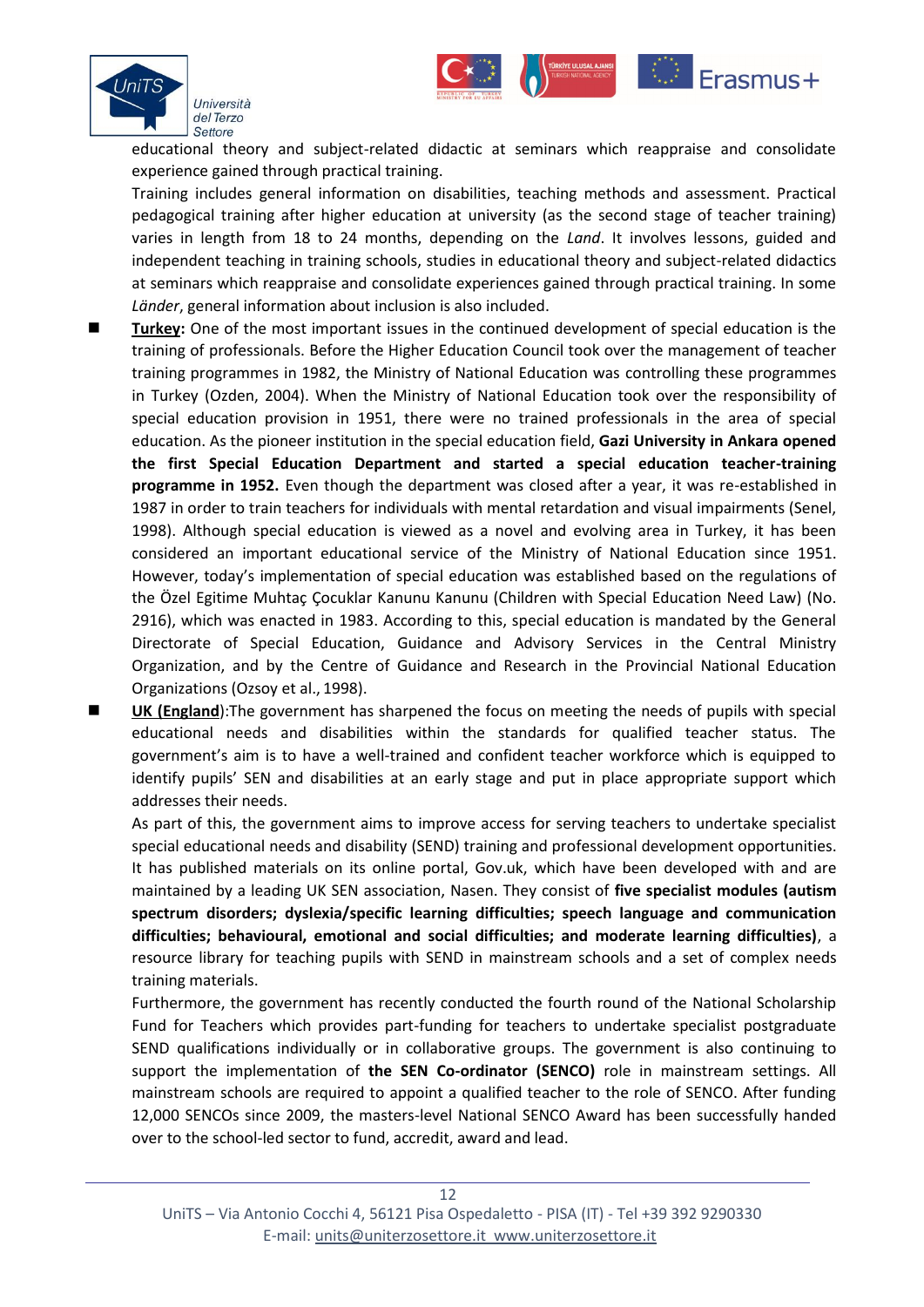



In addition, the government is also supporting **clusters of schools,** through its teaching schools network, to identify and share expertise and high-quality practice in SEN and disability to raise the quality of provision across the school system.

### <span id="page-12-0"></span>**EU Countries provide support for para-professional training**

[In some countries,](https://www.european-agency.org/sites/default/files/agency-projects/organisation-of-provision/OoP%20synthesis%20of%20country%20information%20-%20draft%2003%20Oct.pdf) funding is devolved to local authorities or municipalities (Austria, Czech Republic, Denmark, Germany, the Netherlands, Norway, Portugal, UK ). In others (e.g. Finland), there is a mix of central and local funding. Regarding special education, in most countries central funds are provided for additional staff, specialist equipment and transport (e.g. Austria, Sweden, Belgium (Flemish Community), Cyprus).

■ [Czech Republic:](http://ec.europa.eu/education/tools/docs/2015/monitor2015-czechrepublic_en.pdf) General government expenditure on education as a share of GDP was 5.2% in 2013, surpassing the 5.0% EU average. This represents a 0.2 percentage point increase compared to 2012. New funding was also allocated to enable municipalities to increase capacities in early childhood education and care (ECEC) and for early stages of compulsory education, as a result of rising pressure due to demographic trends and the decision to increase participation in ECEC**.**

As regards teacher training, the TALIS (Teaching and Learning International Survey) survey shows an overall proportion of teachers undertaking some professional development in the previous 12 months close to the EU average(82.5% compared to 84.7%).

[Teachers are entitled](https://www.european-agency.org/country-information/czech-republic/national-overview/teacher-training-basic-and-specialist-teacher-training) to further education and in-service training. The Ministry provides financial support to cover expenditures connected with the in-service training and further education of teachers on courses that are approved by ministerial decision.

In order to support inclusion, teachers are supposed to participate in in-service training on acquiring the skills to deal with the diversity and various needs of pupils.

- **[Finland:](https://www.european-agency.org/country-information/finland/national-overview/financing)** The Ministry of Education and Culture has also granted special government subsidies to support education providers in adopting the basic education quality criteria. Many programmes have been launched to ensure the availability of competent and knowledgeable teaching staff. The aim is to increase participation in staff development training, enhance its impact and improve job satisfaction.
- **[France:](https://www.european-agency.org/country-information/france/national-overview/financing)** From 2005 to 2010, public spending in the area of disabilities was unusually high. The change in public expenditures in this field reflects the effective implementation of the new principles laid down by the Law of 11 February 2005, as well as the commitments made by the President of France at the National Conference on Disability in June 2008.
- **[Germany](https://www.european-agency.org/country-information/germany/national-overview/financing)**: The public funding arrangements for the education system are the result of decisionmaking processes in the political and administrative system in which the various forms of public spending on education are apportioned between Federation, Länder and local authorities and according to education policy and objective requirements. The agencies responsible for financing are government, districts (rural districts and municipalities with the status of a district) and communes. Decisions on the funding of education are taken at all three levels, but the Länder and the local authorities provide over 90% of the funds**.**

[Specialised teachers](https://www.european-agency.org/country-information/germany/national-overview/teacher-training-basic-and-specialist-teacher-training) receive a higher salary, equivalent to that of teachers working in uppersecondary education**.**

 **[UK \(England\)](https://www.european-agency.org/country-information/united-kingdom-england/national-overview/complete-national-overview):** The local authority provides top-up funding for pupils and students with high needs, in special schools and specialist colleges as well as mainstream schools and colleges, to meet the costs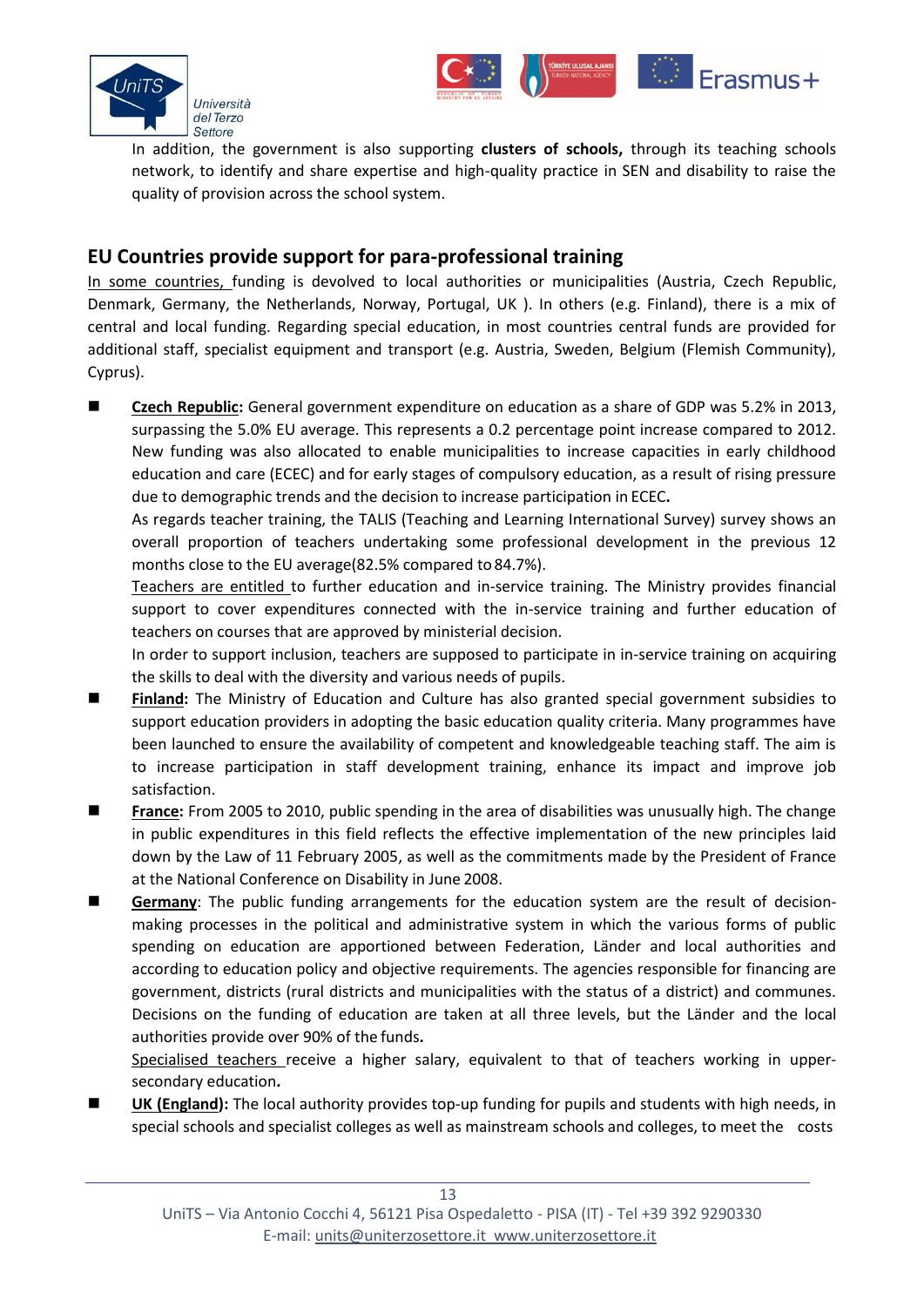



**E**rasmus+

The government is also continuing to support SEN Coordinator (SENCO) role in mainstream settings. All mainstream schools are required to appoint a qualified teacher to the role of SENCO. After funding 12,000 SENCOs since 2009, the masters-level National SENCO. Award has been successfully handed over to the school-led sector to fund, accredit, award and lead.

 **[Turkey](http://www.tojet.net/articles/v5i3/537.pdf)**: Special Education Department is a four-year teacher education program which aims to train special education teachers for the education of the students with special needs. Special Education Teacher Training Programs actively train teachers for different kinds of disabilities. Special Education Programs include Departments of Mentally disabled, Hearing Impaired, and Visually Impaired. Recently, the Teacher Training Program for Gifted Individuals was established. The programs consist of 143-144 credit hours of courses offered in eight semesters. A minor program is also included in these programs. Mentally-disabled Education Program undergraduate students can choose both Vocational Education and integration minor programs starting from their thirdsemester.

#### <span id="page-13-0"></span>**EU countries program samples/best practices**

The European Agency for Special Needs and Educations is actually running a vast range of projects. Many European countries are participating in those projects with a view to implementing their national systems. For instances all the UE countries taken into consideration (Czech Republic, Finland, France, Germany, Italy and UK – England-) are participating in [Raising the Achievement of all Learners in Inclusive Education](https://www.european-agency.org/agency-projects/raising-achievement) (2014–2016). A project designed to provide evidence of effective practice in raising achievement and building the capacity of schools and communities to include and support all learners. Another project which involved all the above mentioned countries is ["Inclusive Early Childhood Education"](https://www.european-agency.org/agency-projects/inclusive-early-childhood-education)(2015-2017). The main goal of the Inclusive Early Childhood Education (IECE) project is to identify, analyse and subsequently promote the main characteristics of quality inclusive early childhood education for all pupils. Thus the focus will be on structures and processes at ECE level that can ensure a systemic approach to providing high quality Early Childhood Education in mainstream provision that effectively meets the academic and social learning needs of all the learners from the school's local community. Furthermore, each country participated in [Teacher Education for Inclusion-](https://www.european-agency.org/agency-projects/Teacher-Education-for-Inclusion/country-info) Challenge and Opportunities-(2009-2012). Among major outcomes of this project there were country specific reports. Below it is possible to find specific point concerning country programs and challenges for supporting SEN teachers

- **Czech Republic:** The following issues that impact on teacher education for inclusion need consideration:
	- -Strengthening the self esteem of teachers, their competences and responsibility to teach all children in a class successfully;
	- -Breaking the belief of mainstream teachers that including children with special needs into a mainstream class will distract the other students;
	- -Changing the pattern of treating inclusive education as integrative education. Teachers do have the knowledge for diverse teaching approaches and methods however they are rather reluctant to use them in practice;
	- -Lack of a clear policy for the professional development of teachers and a lack of systematic inservice training for teaching pupils with special and diverse needs.
	- In addition to the information provided in the Eurybase report, the main principles and priorities are: social cohesion, life skills, multicultural diversity, school for all, curricula adaptation and mainstream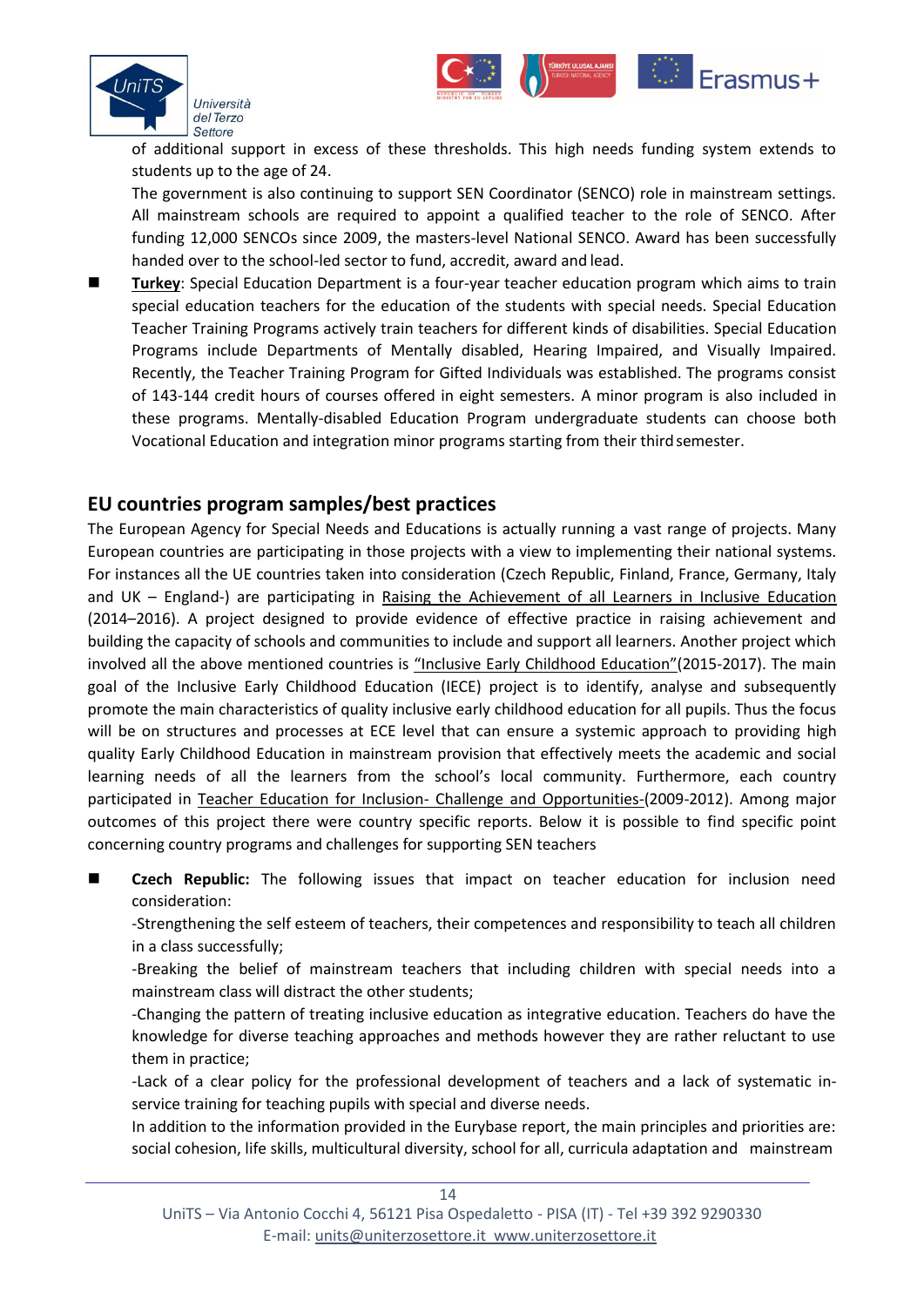



Erasmus+

- **Finland:** The strategy for the development of special needs and inclusive education emphasises the importance of the wide basic education network which supports the right of every child to attend the nearest mainstream school. The current practice will be changed to focus on earlier support and prevention. This intensified support will be adopted as the primary form of support before a decision of special education is made. The support will be divided to three parts; common support, intensified support and finally, special support. The common and intensified support will be used to bolster learning and growth and prevent the escalation of problems relating to learning. (Special Education Strategy 2007.)
- **France:** within courses implemented in the project frameworkthe lessons were largely based on the analysis of observed or actual practices of student teachers, and classes more often relied on analysis of the classroom situation and case studies often made by trainers. Students were often required to prepare and present group work in different areas.

With regard to practice, student teachers received advice from an IUFM trainer and a teacher trainer conducting a visit to each training period and, following their observations and the conversation which followed, they drew up a report on what had happened. The observations focused on preparation and classroom and student management, the con-tent of the lesson, and the interactions between teacher and students. Many IUFM relied on the teacher skills framework to guide the evaluators' observations.

New teachers are followed up by advisory visits by trainers.

 **Germany:** The seminar 'Grundschule – Förderschule – Gemeinsamer Unterricht' has been offered to mainstream teacher students for the last ten years at Siegen University. Here the students are asked to visit inclusive educational settings as well as special schools. They are also encouraged to get in touch with head masters, therapists, counsellors and other professionals in the inclusive education field. Initial contacts and a basic understanding of various points of views from different perspectives are main goals of such meetings, observations and interviews.

At Siegen University students who want to become primary and secondary school teachers can participate in the course 'Grundschule – Förderschule – Gemeinsamer Unterricht'. This seminar is not mandatory. However, the participants collaborate in various respects: with regards to fulfilling cooperative seminar tasks, when the students visit special schools and inclusive settings and within seminar discussions.

- **UK (England):** After initial training all teachers who get a teaching post then undergo an induction year where they are supported and have further training etc. Newly qualified teachers have to meet a set of professional standards at induction in order to become teachers (known as Core standards); these standards build on those for Qualified Teacher Status and are cast in the same format (i.e.: they describe the knowledge and understanding, skills and attributes required across a number of key areas). There is also a national survey of newly qualified teachers' perceptions and evaluations of their initial training – see TDA website for details of these annual survey reports.
- As regard **[Turkey](http://www.tojet.net/articles/v5i3/537.pdf)** it is possible to say that courses in special education programs consist of special education, changing attitudes towards disabled people, introduction to the education of mentallydisabled children, education of the mentally disabled, developing individualized education programs and evaluation, educational and behavioural assessment, integration and special education support services, behaviour management, early childhood education for mentally disabled children, training and guiding parents of the mentally disabled children counselling and, training courses for various disciplines, and teaching practice courses.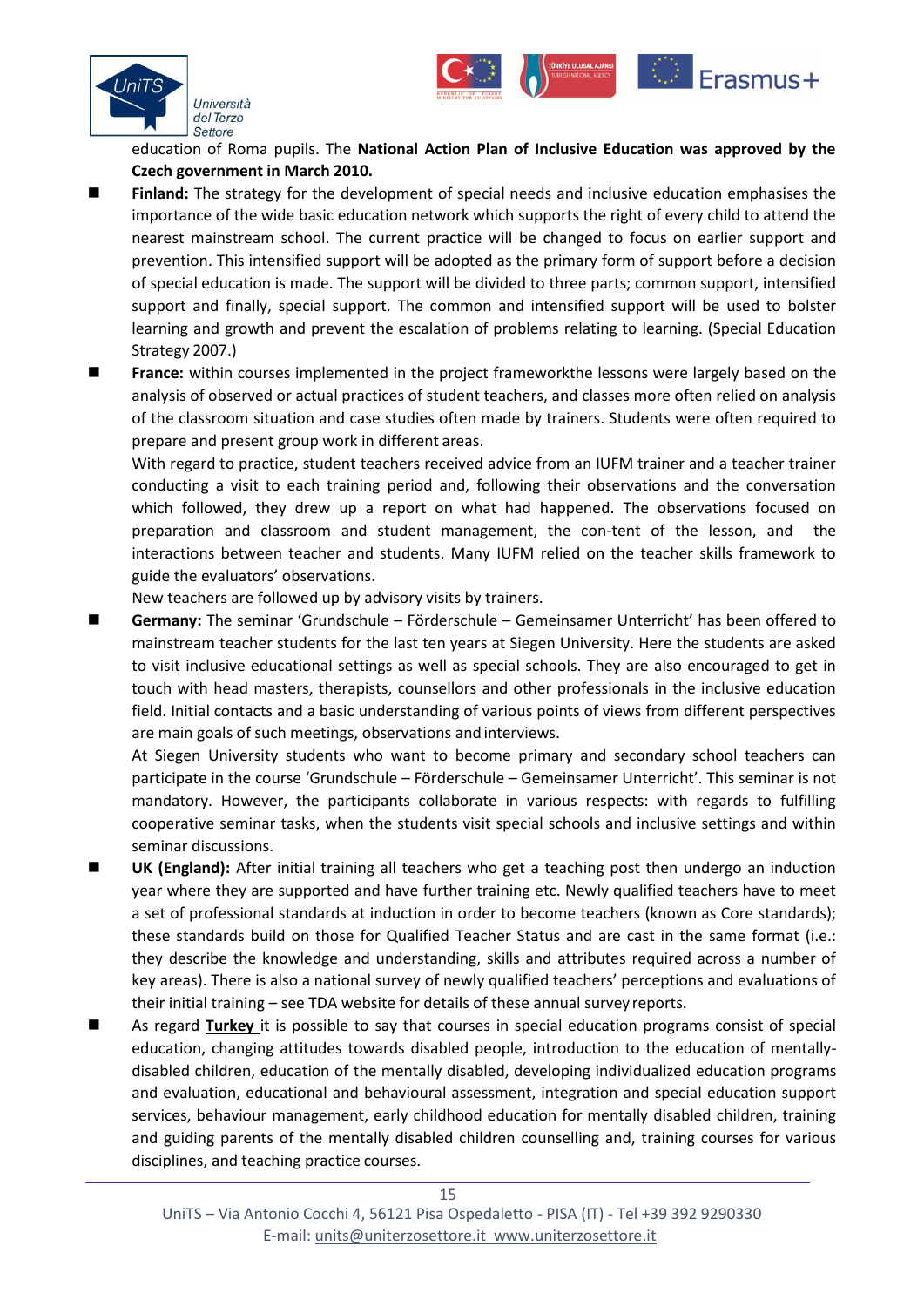



## <span id="page-15-0"></span>**EU countries providers and the structure of the organization in developing and delivering the programs**

- **[Raising the Achievement of all Learners in Inclusive Education:](https://www.european-agency.org/agency-projects/raising-achievement)** All the European Agency for Special Needs and Inclusive Education member countries are participating in the project activities. The main target group for final project outcomes are policy makers for inclusive education working at national and European levels. However the information for this project is of high interest to researchers and organisations working in the field of inclusive education.
- **[Inclusive Early Childhood Education:](https://www.european-agency.org/agency-projects/inclusive-early-childhood-education)**The Agency member countries involved in the Inclusive Early Childhood Education project are: Austria, Belgium (French speaking community), Croatia, Cyprus, Czech Republic, Denmark, Estonia, Finland, France, Germany, Greece, Hungary, Iceland, Ireland, Italy, Latvia, Lithuania, Luxembourg, Malta, Netherlands, Norway, Poland, Portugal, Slovakia, Slovenia, Spain, Sweden, Switzerland and United Kingdom (England, Northern Ireland, Scotland and Wales). Two experts per country have been involved in the project activities. The project activities and outputs are targeting policy/decision makers at national and local levels. In addition, it is anticipated that the project activities and outcomes will be of interest to researchers and practitioners in the area of inclusive early childhood education.
- **[Teacher Education for Inclusion-](https://www.european-agency.org/agency-projects/Teacher-Education-for-Inclusion) Challenge and Opportunities-: t**hese Agency member countries participated in project activities: Austria, Belgium (both the Flemish and French speaking communities), Cyprus, Czech Republic, Denmark, Estonia, Finland, France, Germany, Greece, Hungary, Iceland, Ireland, Latvia, Lithuania, Luxembourg, Malta, Netherlands, Norway, Poland, Portugal, Slovenia, Spain, Sweden, Switzerland, UK (England), UK (Northern Ireland), UK (Scotland) and UK (Wales). In addition representatives from European Commission, DG Education and Culture, UNESCO-International Bureau of Education and OECD-CERI participated in project activities as observers.

#### <span id="page-15-1"></span>**EU countries evaluation in regard to in-service para-professional programs**

**[Raising the Achievement of all Learners in Inclusive Education:](https://www.european-agency.org/sites/default/files/ra4al-synthesis-report_RA4AL-synthesis-report.pdf) Recent Agency work on the Teacher** Education for Inclusion (TE4I) asserts that teacher education is a key leverage point for the wider systemic change needed for inclusive education more generally. Recognising this key role, the project identified a framework of core values and areas of competence that would prepare all teachers to work in inclusive education and reinforce the critical message that inclusive education is an approach for all learners, not just for particular groups with specific needs. The areas of competence needed by teachers who are likely to be successful in raising the achievement of all learners are: valuing learner diversity; supporting all learners; working with others; personal professionaldevelopment.

The outcomes of the project highlighted that changes to teacher education and the development of school leaders are needed to overcome the idea that learners from certain groups will inevitably be low achievers. A categorical approach should be replaced by a quality education for all that will build in support – and resilience – for all those at risk of under-achievement.

A presentation prepared by the team from Slovenia stressed the need for effective general teaching strategies that are relevant for all learners and in particular, the need for content in teacher education that would help teachers confront their own views and prejudices. They also pointed out the need to change the assumption that the most effective learning takes place in homogenous groups.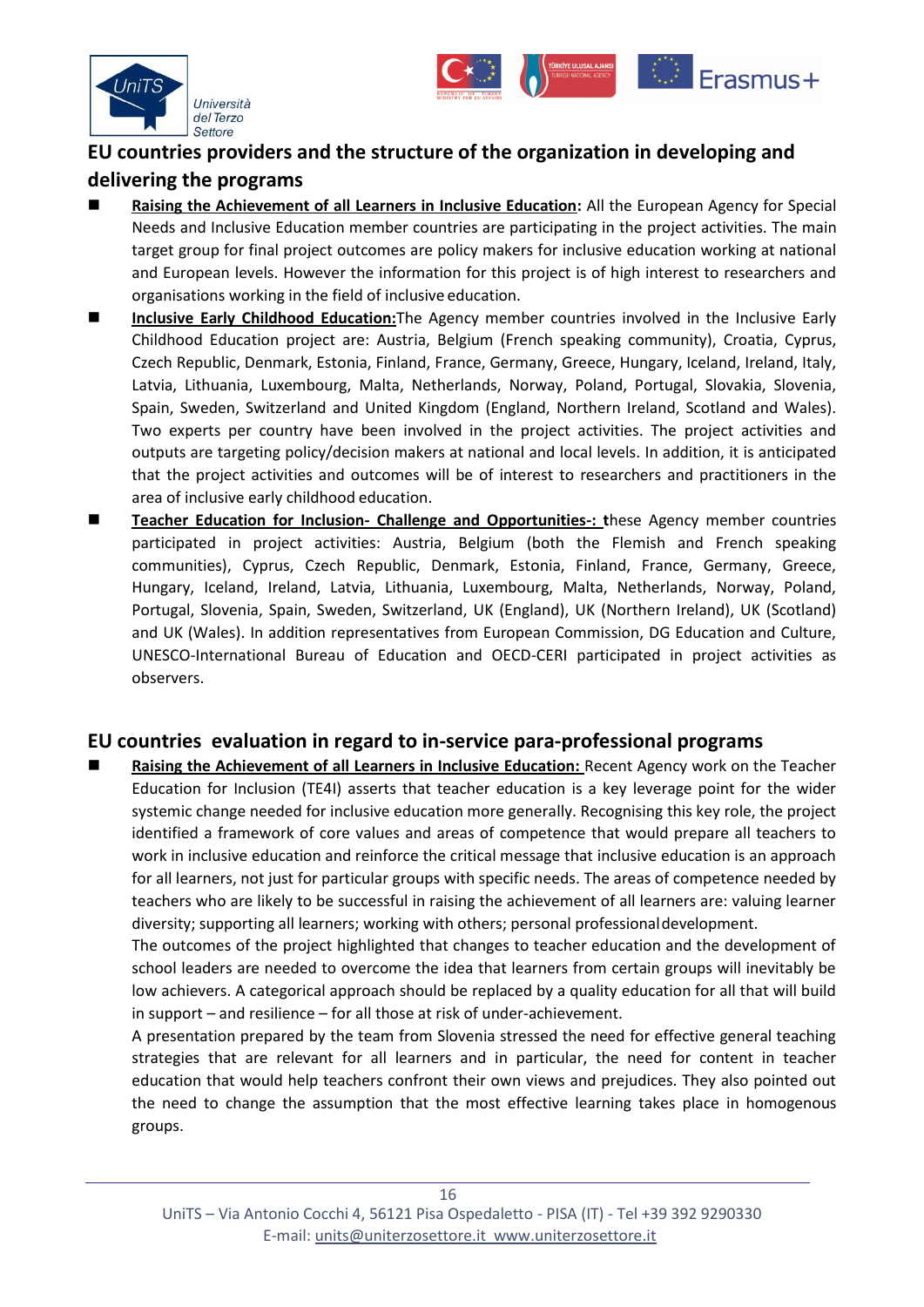

 **[Inclusive Early Childhood Education](https://www.european-agency.org/sites/default/files/agency-projects/IECE/IPPE%20project%20plan%20-%202015.08.17.pdf)**: In line with the European Quality Framework in ECEC, produced by the European Commission Thematic Working Group on ECEC with a view to support Member States to develop quality ECEC systems as part of the education system, the project will focus on five thematic areas:

Erasmus+

- Access and procedures in early year's education for all children , including the most vulnerable ones such as children with SEN/disabilities and/or at risk, children with severe disabilities, immigrants and newcomers, information for families and parent participation, etc.

- Workforce -roles and staff, organisational status of the professionals, initial and in-service staff training, values and attitudes, leadership, the role of the support teacher, collaboration with parents, co-operation with external personnel, collaboration with health and socialservices

- Curriculum/content - focus on all aspects of the child's development(cognitive, social, emotional and physical), learning, participation, pedagogy, pre-school environment and relationships, and child perspectives

- Evaluation and monitoring – crucial role of early identification and first assessment process, ongoing assessment of children and teacher work

- Governance and funding – role of leadership, accountability, funding models

 **[Teacher Education for Inclusion-](https://www.european-agency.org/agency-projects/Teacher-Education-for-Inclusion/profile) Challenge and Opportunities-:** the Teacher Education for Inclusion (TE4I) project has explored how all teachers are prepared via their initial education to be 'inclusive'. The three year project set out to identify the essential skills, knowledge and understanding, attitudes and values needed by everyone entering the teaching profession, regardless of the subject, specialism or age range they will teach or the type of school they will work in.

The Profile of Inclusive Teachers (2.4MB, PDF) has been developed as one of the main outputs of the Teacher Education for Inclusion (TE4I) project. It has been developed as a guide for the design and implementation of ITE programmes for all teachers. The intention is that the Profile should be considered as stimulus material for identifying relevant content, planning methods and specifying desired learning outcomes for ITE and not a script for ITE programme content.

### <span id="page-16-0"></span>**Legislation in Italy**

[Law 104/1992p](https://www.uni-frankfurt.de/53397339/Inclusion-Italy.pdf)rescribes to remove any barrier (architectural and sensorial) and to introduce appropriate aids and tools to support pupils with disabilities in education and training.

In 2009, the Ministry of education has published the 'Guidelines for the integration of pupils with disability at school', with the purpose of increasing the quality of educational interventions for pupils with physical, psychic and sensory impairment.

The Ministerial Directive 27 December 2012 applies to a wide range of children's difficulties: disabilities, SLDs (specific learning difficulties), SDDs (specific developmental disorders), socioeconomic, cultural or linguistic disadvantage or pupils that can be anyhow in need of special care. This, in order to ensure more inclusive practices in classrooms through individualized and personalized educational plans.

According to the 2012 MIUR [guidelines,](http://www.regione.piemonte.it/noproblem/dwd/normativa/lineeGuida_2011.pdf) training concerning didactic strategy to deal with learning disabilities have to address all teachers. This principle is important in order to include all professionals in constructing effective didactic plan for SEN children.

**According to the 2014 specific guidelines**, starting from this year each school has to draft an Annual Plan for Inclusion (PAI) as a base for the POF (Plan of the educational offer). The POF is the basic document describing the curricular, extra-curricular, educational and organizational resources that each school adopts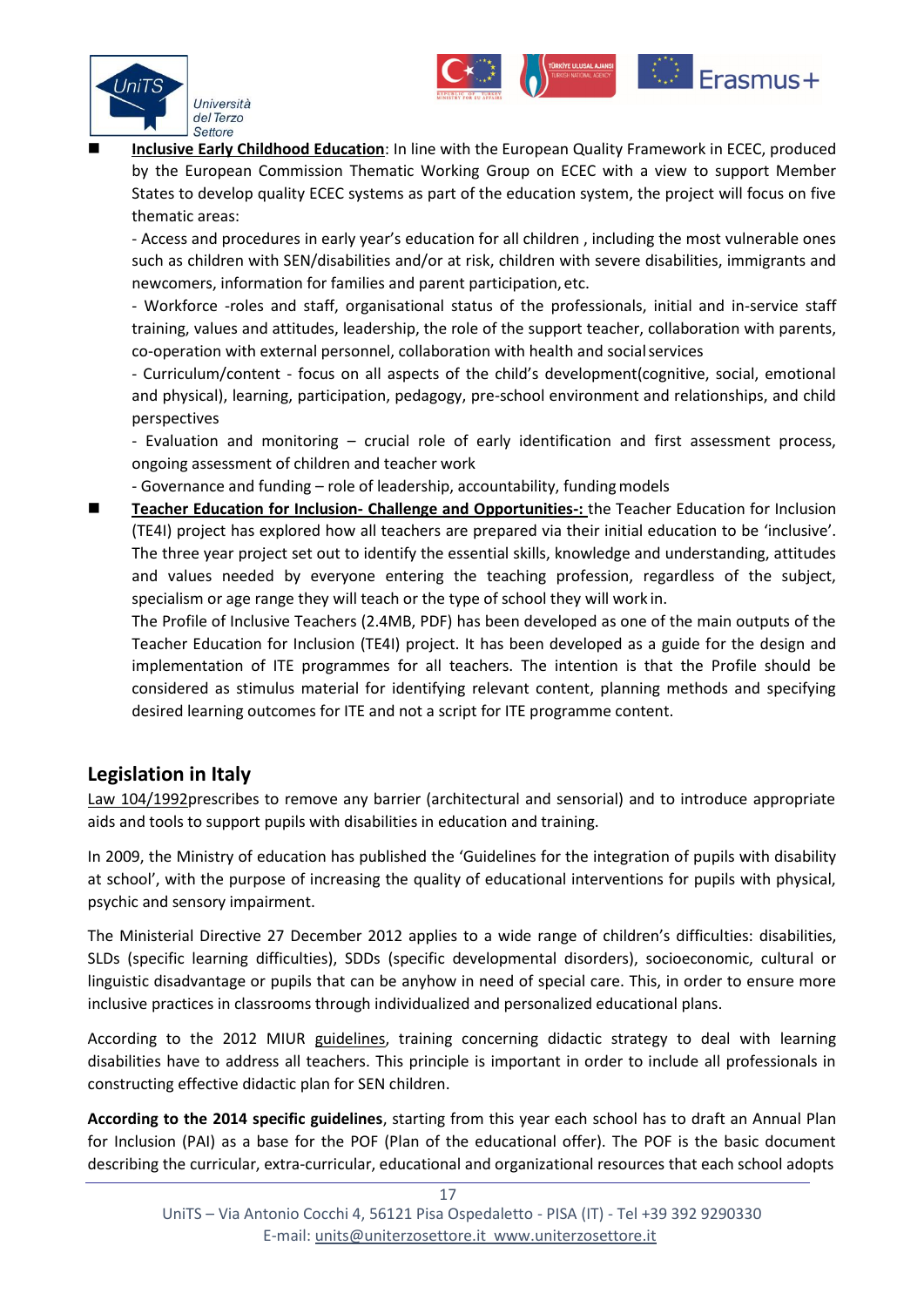



according to its autonomy. At the end of each school year, schools should monitor and evaluate the efficacy of their inclusiveness.

[According to the collective s](https://www.european-agency.org/country-information/italy/national-overview/teacher-training-basic-and-specialist-teacher-training)chool staff employment agreement, school staff have the right and the duty to undergo in-service training. Law 128/2013 introduced the principle of compulsory in-service training.

Since pupils with special educational needs are the responsibility not only of support teachers, but of all the school staff, teachers and school principals at all school levels undergo specific in-service training for pupils with special educational needs. Training activities focus on topics such as early risk identification, didactic measures to be adopted both with the pupil and with the class group, assessment procedures and guidance. The specific training plans are drafted by the MIUR and by schools, according to their autonomy. Training activities may also involve universities, research institutes, scientific organisations, associations and local health authorities.

Moreover, the MIUR has founded a network of schools named Territorial Support Centres (CTS). CTSs are schools (103 units spread all over Italy) dedicated to special needs, with teachers/researchers specialised in technologies for inclusive teaching. Using a peer-to-peer approach, teachers working in CTSs collect and disseminate best practices, support colleagues in managing special needs and supply schools with technological devices.

## <span id="page-17-0"></span>**Italian description of model/approach to preparing/developing training programs for para-professionals in education of students with SEN**

[The goals of teachers training,](http://www.indire.it/lucabas/lkmw_file/eurydice/Eurybase_EN_2009.pdf) together with the general aims and allocation of financial resources, are established in the national collective agreement. A the present time, in service teacher training is regulated by sections 63 to 71 of the current collective national labour contract for the school division. The current collective national labour contract of the school division establishes that teachers' training is fundamental for the professional development of teachers as well as to support the target changes and an effective policy for the development of human resources. The training has various aims: initial training, in service training, mobility, re-qualification and professionalre organisation, specific requirements

As regards in-service trainings, there are three activity and decision making levels:

● the Ministry of Education, University and Research (MIUR) is responsible for intervention of general interest, above all those necessary for innovations, for the year of training of newly recruited teachers, mobility and professional re-qualification and reconversion, general co-ordination of the interventions; the Ministry annually establishes the priority objectives for planning and carrying out of formative interventions, the distribution of available financial resources according to criteria established in the labour contract, the role of the different actors, bodies and institutionallevels;

● the regional school administration guarantees, on single schools request, professional services to support the planning character of schools, equalising actions and interventions related to territorial peculiarities and specific professions;

● schools or school networks, according to school autonomy, plan training initiatives and prepare the relevant annual programme.

Bodies and agencies for the training of school personnel must be accredited and their training activities must receive specific recognition from the Administration. The contract in force makes a distinction among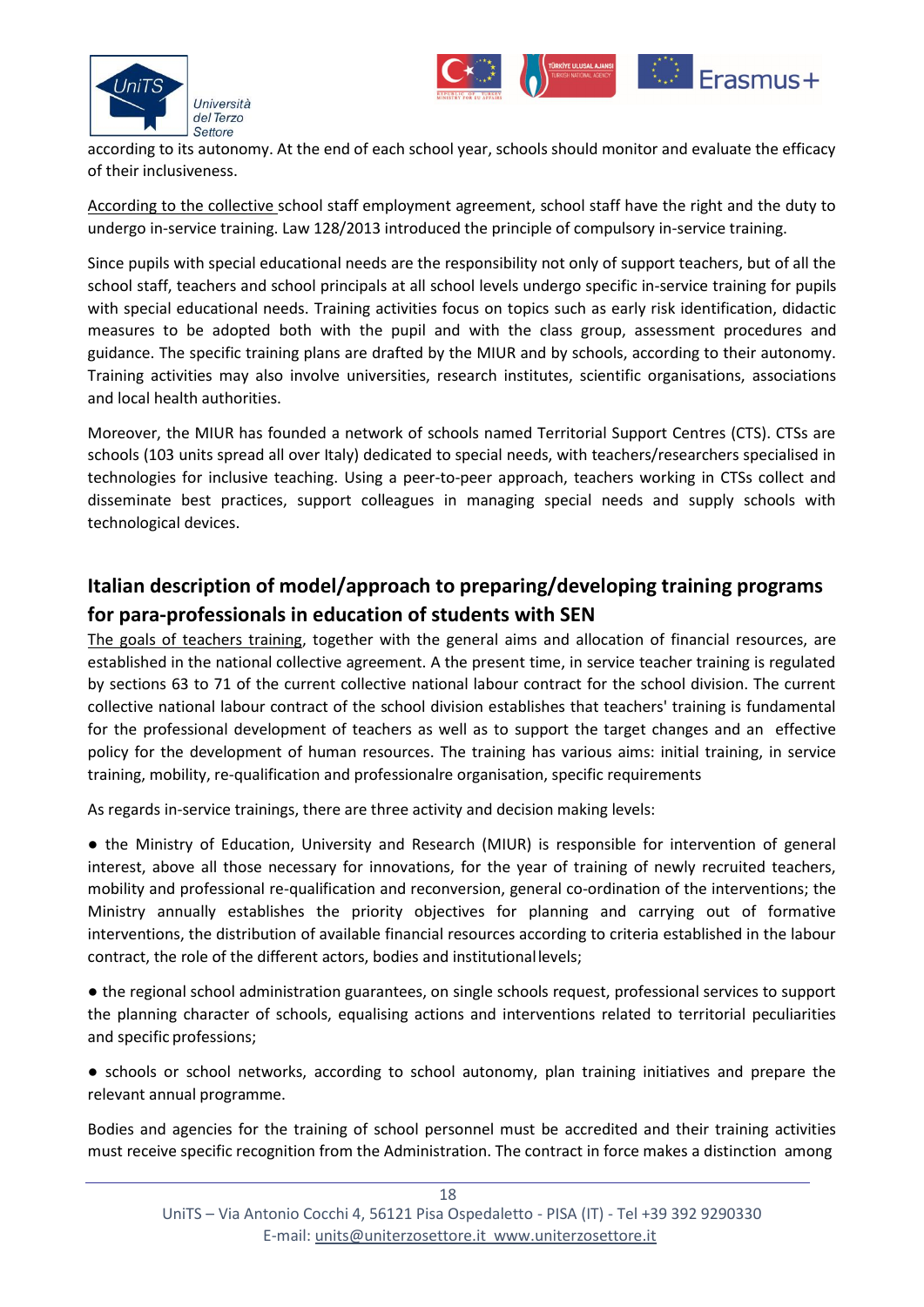



Erasmus+

**The Ministry of Education, University and Research** has the overall responsibility over the education system, coordinates and organizes educational activities and supervise of all educational institution.

According to the 200[9guidelines o](http://www.edscuola.it/archivio/norme/circolari/nota_4_agosto_09.pdf)f the Ministry of Education, University and Research (MIUR) concerning the scholastic integration of SEN children training of professionals working in this field is a fundamental aspect of the whole system. Trainings have to be designed to include all teachers as they are in charge of ensuring the proper integration of SEN children. They should be able to adopt a proper learning methodology. It should encompass peer to peer activities, tutoring, group activities, computer, special software and other ICT tools.

The 2012 [guidelines](http://hubmiur.pubblica.istruzione.it/alfresco/d/d/workspace/SpacesStore/8d31611f-9d06-47d0-bcb7-3580ea282df1/dir271212.pdf) on SEN children focuses on the need to provide trainings to special education professionals. A key argument expressed in this legal instrument is that there is a deep need to adopt a uniform didactic approach at national level. That is the reason why MIUR signed an agreement with many Italian universities to make them activate professional courses or specific masters addressed to SEN professionals.

Moreover, Regional School Offices (RSO) were activated with a view to coordinating local institutions in building integrated path for SEN children. The RSO oversees observance of general provisions for education and minimum performance requirements, the effectiveness of training actions and observance of standards. Along the RSO were also activated **Inclusion Local Offices**, which support and advise schools on administrative and accounting procedures and the planning and innovation of the educational offer. They monitor implementation of provisions on school buildings and safety and deal with the integration of immigrant and special needs pupils, the promotion of student participation in schools and, in collaboration with municipalities, they monitor compliance with compulsory schooling. They also carry out any activities that are delegated to them by the head of the Regional SchoolOffice.

**The MIUR 2013 guidelines** on detection of specific learning difficulties foresees an active collaboration between Regional School Offices, schools and healthcare institutions. [They have to sign o](https://www.regione.fvg.it/rafvg/export/sites/default/RAFVG/istruzione-ricerca/regione-per-scuole/allegati/Piano_di_interventi_POF_2016_2017.pdf)fficial agreement with a view to ensuring an early detection of special educational needs.

**According to the 2015 (MIUR**) guidelines addressed to professionals working as coordinator of SEN activities, it is fundamental to enhance the following competences:

- coordinating pedagogical and educational activities and supervising them;
- dealing with complex and difficult relational systems;
- supporting didactic project and providing in-service training;
- optimizing the use of resources for inclusion, included the ICT ones;
- easing relation with families and the institutional subjects involved in the integration process;

Regional Educational Offices are in charge of selecting specific schools to provide training in a local contest. Each professional training has to last 50 hours and cannot include more than 45 professionals per class.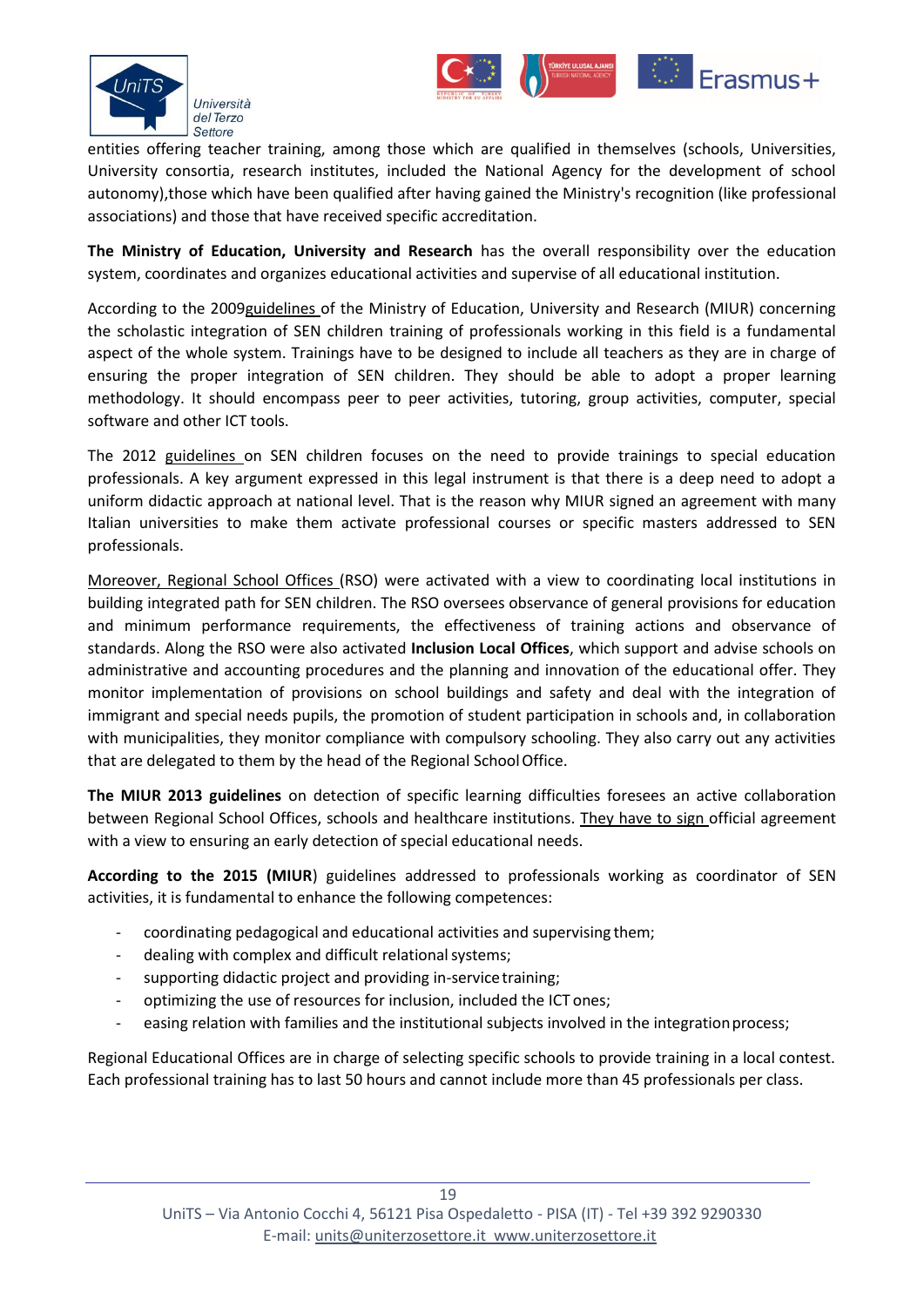



Erasmus+

#### <span id="page-19-0"></span>**Italian financial support**

The 'Department for the Planning and Management of Human, Financial and Capital Resources' is responsible for financial policy, procurement, administrative human resources in schools, and managing information systems. The Conference of Rectors of Italian Universities (Conferenza dei Rettori delle Università italiane - CRUI) gives its opinion on the three-year plan drafted by the Ministry on the objectives for the university system and the allocation of financial resources. It also makes recommendations in areas aimed at optimising the management of teaching and scientific regulations. The school manager is the legal representative of the institution and is responsible for its overall management, the management of financial and material resources and the quality of the service provided.

[The reimbursement o](http://www.univirtual.it/uteacher/downolad/European.pdf)f duly documented self-updating expenses of teachers is an initiative in favour of all teachers. **Law n. 448 of 28th December 2001** provided a grant of 35,000,000 euro for year 2002. Refundable initiatives can be grouped as follows:

- training initiatives promoted by accredited bodies;
- university specialisation courses (masters, research scholarships,etc.);
- stages in enterprises;
- book purchase and subscription to specialisedmagazines;
- educational software purchase;
- subscription to web sites and rentals

#### <span id="page-19-1"></span>**Italian program samples/best practices**

In Italy it is possible to find many trainings for professionals working with special needs. Among them there is the "[Be and Able](http://www.beandable.org/corsi/)" course. It is an initiative carried out in Rome by an organization specialized in special needs education, and in particular dealing with autism. Teachers are Camilla del Balzo and Laura Antonelli. Courses are designed to inform and educate participants on international guidelines on autistic children and are linked with a wide web of associations in Rome. Thanks to these connections Be and Able can insert participants in the local job market. Each class is formed by 30 students and lasts 100 hours. At the end of every educational path participants are requested to make a stage to test the new method in a jobcontest.

Another course is provided by [Assodolab.](http://www.assodolab.it/BES%20Bisogni%20Educativi%20Speciali/Corso%20Advanced%20BES%20Bisogni%20Educativi%20Speciali.htm) Within this framework participants are updated on the Italian legislative framework. Assodolab fund its course on the bio-psychosocial model. The association use it to ease the SEN children inclusion in the school contest and to provide participants with proper tools deal with SEN children's difficulties. Courses are divided in basic (35 hours), intermediate (150 hours) and advanced (300 hours).

At university level, one of the major courses is "[Didactic and Innovative Tools for Supporting Special](http://www.unicusano.it/corsi-di-perfezionamento-e-aggiornamento-professionale/corso-in-didattiche-e-strumenti-bes) [Educational Needs](http://www.unicusano.it/corsi-di-perfezionamento-e-aggiornamento-professionale/corso-in-didattiche-e-strumenti-bes)" organized by Nicolò Cusano University. Activities are organized as follows: European and national legislation concerning SEN children and SEN teachers (150 hours); identification and assessment process (600 hours); planning formative and didactic intervention (450 hours); new technologies for supporting SEN children (150 hours); relational competences (150hours).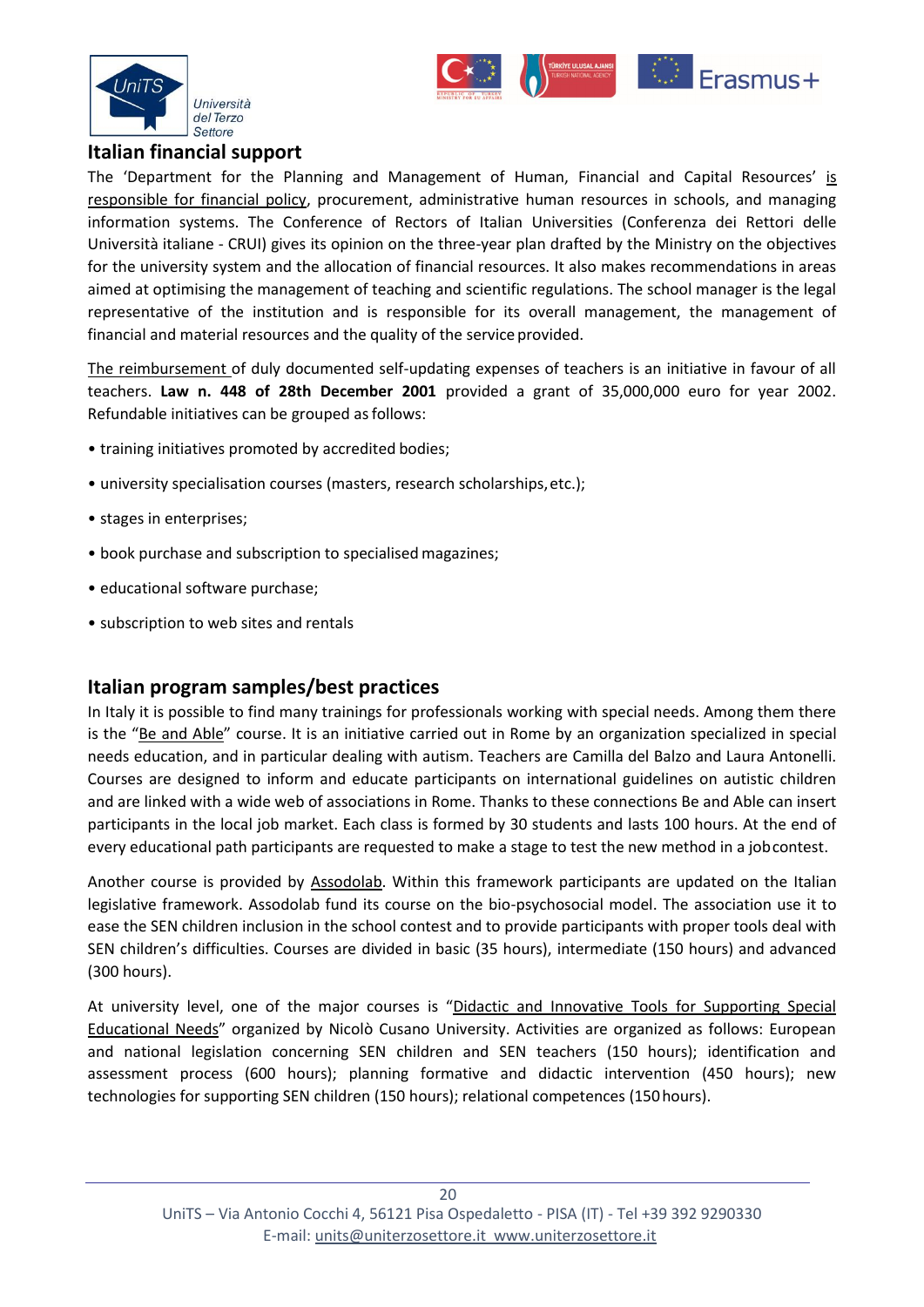



## <span id="page-20-0"></span>**Italian providers and the structure of the organization in developing and delivering**

#### **the programs**

[Be&Able](http://www.beandable.org/vision/) was created in 2010 by Camilla del Balzo and Laura Antonelli, with a view to meeting and answering to the needs and problems of children with autistic spectrum. Be&Able is a center where SEN children can learn and share experiences with other person. Here they can be oversight by a team of experienced professionals who work accordingly with the Applied Behavior Analysis (ABA).Be&Able is currently caring a group of about 80 children aged between 18 and 25 and can count on more than five years of experience.

[ASSODOLAB](http://www.assodolab.it/Associazione/Associazione.htm) is a professional association of "workshop" teachers. It is a qualified center as it was recognized by MIUR to train Italian teachers. Its activities wary from planning new course to carrying out educational activities. Currently ASSODOLAB is carrying out 27 courses in different Italian regions as for instance Abruzzo, Basilicata, Puglia, Molise, Umbria, Liguria and Piedmont.

[University Niccolò Cusano](http://www.unicusano.it/en/about-us/about-us) is a very versatile university offering both traditional face to face lessons at its Campus in Rome and modern e-learning lessons, for degree courses in six areas: Law, Economics, Political Science, Education, Psychology, Engineering. Once enrolled in the university, students can follow courses on an online multimedia platform. They can access, through an ordinary pc connected to the internet, all the courses related to their study programme, and thus make best use of the time that dedicate to their studies.

#### <span id="page-20-1"></span>**Evaluation in regard to in-service para-professional programs**

The courses organized by Be&Able are really effective. Almost all participants are satisfied with activities carried out by the center. Participants fell that content of courses is useful for improving their capacity to work in an effective way. In this school, they receive useful tools to oversight their activities and to plan a proper individualized program for their students. Moreover, they learn an effective methodology, which allow them to be coherent and to become more effective in implementing their educational activities. The basic course costs 150 euro while the advanced ones costs 300 euro.

ASSODOLAB have been a qualified center for training teachers for 16 years. This association is one of the few Italian organization, which organizes on-line courses for SEN professionals. Video lessons are simple and effective. They are effective in allow participants keeping a high level of attention. In particular, courses to address properly dyslectic children's problems are positively evaluated by participants. On average, basic courses cost about 90 euro, intermediate's cost 150 while advanced ones costs 300 euro.

Students assisting to the "Didactic and Innovative Tools for Supporting Special Educational Needs" organized by Nicolò Cusano University" are satisfied with activities provided. Many activities are designed to provide students with innovative approaches to teach to SEN children. Students could learn a wide variety of contemporary didactic approach to address problems and learning needs of SEN children. In addition, this master include in its program the teaching of a set of new information and communication technology tools which can be used with SEN children. The cost of this master is 500 euro.

#### <span id="page-20-2"></span>**Local legislation**

In 2012 MIUR signed an [agreement](http://www.regione.piemonte.it/noproblem/dwd/normativa/accStatoReg_2012.pdf) with the Conference of the Italian Regions. This instrument was designed with a view to supporting regions in setting proper legislative contests to identify problems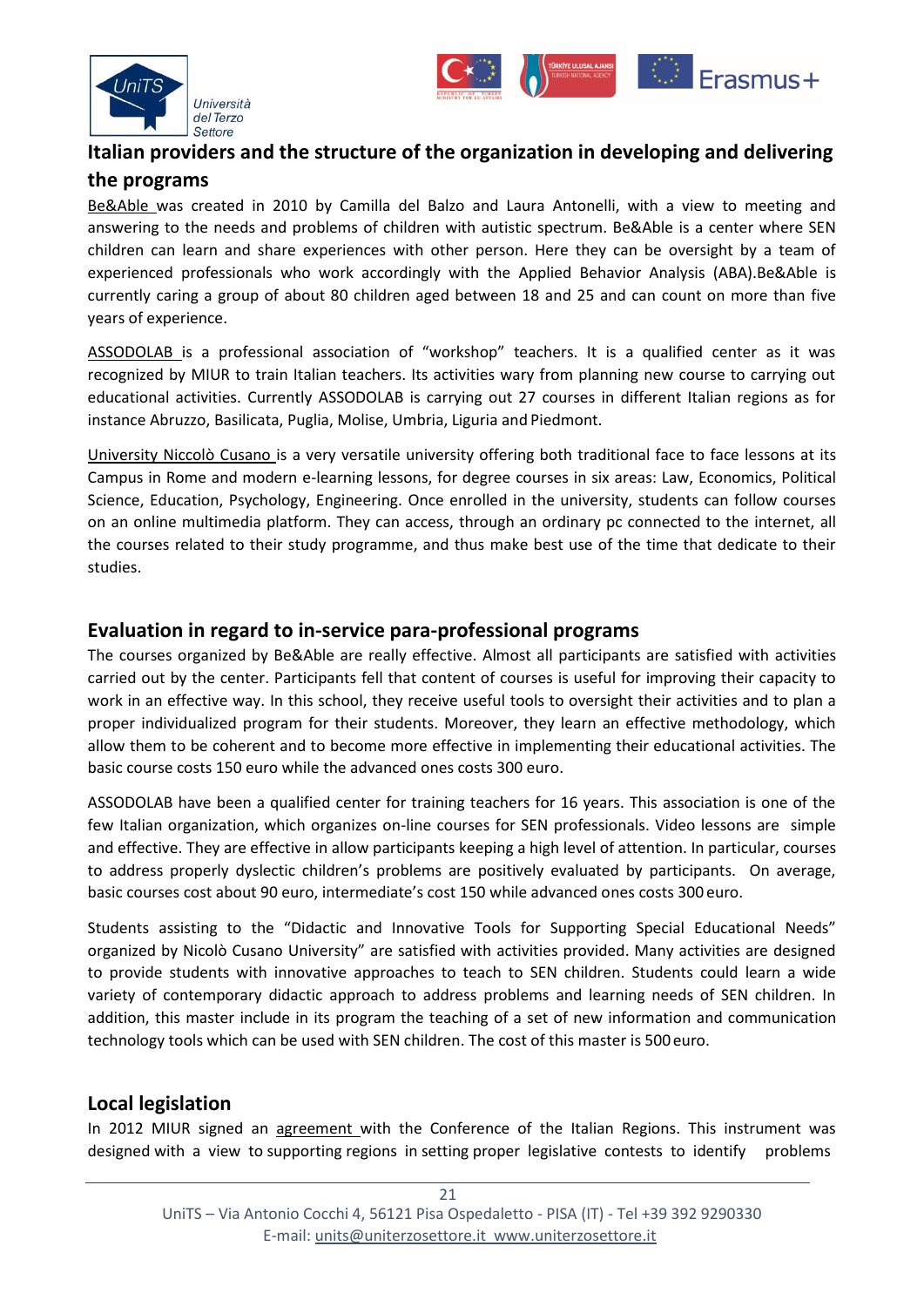



concerning learning disabilities as early as possible. This tool pushed Italian regions to adopt a common approach on SEN children.

Below are listed more specific legislative tools concerning SEN professionals:

- The Region of Piedmont introduced specific [legislative tools t](http://www.regione.piemonte.it/formazione/direttive/dwd/dirreg11/diritto_dovere/all_B.pdf)o support SEN professionals to improve their skills and competences. In particular, the **regional law n. 170** (October 2010) enhanced trainings designed to SEN professionals. According with this law, every school should provide training courses designed to SEN teachers working in the scholastic structure. Moreover, the Regional Educational Office set a shared model of personalized educational plan. Thanks to this instrument, all professionals can project their intervention upon a common ground.
- The Region of Lombardy introduced specific [legislative tools t](http://www.ctsntd-milano.net/CTRH/wp-content/uploads/2014/04/BES_modulo1_Garlaschelli.pdf)o support SEN professionals to improve their skills and competences. Indeed, accordingly to the **regional law n. 152** (January 2010) Lombardy's Region carries out, along with the regional School Office and the vocational system, trainings designed to improve skills and competences of SEN paraprofessionals. Moreover, this law introduced training courses addressed to healthcare paraprofessionals. Specific concern about training of professionals is expressed also in the 2015/2016 [educational policyplan.](http://www.isiskeynes.it/wp-content/uploads/2012/07/PROTOCOLLO-INCLUSIONE-ALUNNI-BES-DSA-DVA_allegato-6_POF_2015_16-mod.pdf)
- The 2016-2017 Friuli Venezia Giulia's [plan t](https://www.regione.fvg.it/rafvg/export/sites/default/RAFVG/istruzione-ricerca/regione-per-scuole/allegati/Piano_di_interventi_POF_2016_2017.pdf)o improve educational system in the region includes measures to enhance SEN paraprofessional's skills and competences. In particular, this measures are designed to introduce ICT tools within each personalized schooling project(PSP).
- The 2012 [guidelines o](http://www.regione.toscana.it/documents/10180/11774862/RT_2014_CAP_3_ESTRATTO.pdf/2aa47f96-65dc-4a02-92e9-6ab985d60737)f the Region of Tuscany innovated the educational policy of the region. This instrument divided the region in 35 local areas to involve local institutions in implementing educational policies. Each area is coordinated by a local conference, which is in charge implementing educational action in the frame of the national and regional legislation.

Moreover, the Region of Tuscany adopted a specific legislation on SEN children. In particular the [Project](http://www.regione.toscana.it/documents/10180/11996222/PARTE%2BIII%2Bn.%2B41%2Bdel%2B15.10.2014.pdf/8988414a-3c06-4234-817c-1901272e0653) for the didactic and pedagogic support to regional kindergartens included among its objectives the support to well trained professionals. Thanks to this measure, the Region of Tuscany aim at improving the integration and inclusion of SEN children. Moreover, schools are required to include in their educational programs courses for SEN professionals. Those training should provide professionals with proper didactic and methodological tools to address properly new challenges in this field.

### <span id="page-21-0"></span>**Local description of model/approach to preparing/developing training programs**

#### **for para-professionals in education of students with SEN**

- As foreseen in the accreditation handbook of the Region of Piedmont each training and development agency has to identify professionals involved in the development of every personalized schooling project since the beginning of it. The purpose is to share objectives, methodologies and activities of the personalized schooling project among allteachers.
- As foreseen in Lombardy's regional law n. 152 (January 2010) the regional educational system is designed to guarantee the [early detection o](http://www.ctsntd-milano.net/CTRH/wp-content/uploads/2014/04/BES_modulo1_Garlaschelli.pdf)f special educational needs. The Region of Lombardy carries out initiatives to update teachers on SEN children's challenges to be properly included within society. Furthermore, the Region of Lombardy provide trainings to SEN teachers in order to equip them with the proper didactic and methodological tools to integrate them and to work together with other institutions.
- In 2014 the Region of Friuli Venezia Giulia signed a [memorandum of understanding w](http://www.comprensivosanvito.it/joomla/pdf/Normativa%20DSA/18%20giugno%202014%20-%20Protocollo%20Intesa%20USR%20Regione%20FVG%20DSA.pdf)ith the Regional School Office, in order to provide training to SEN professionals. According to thistool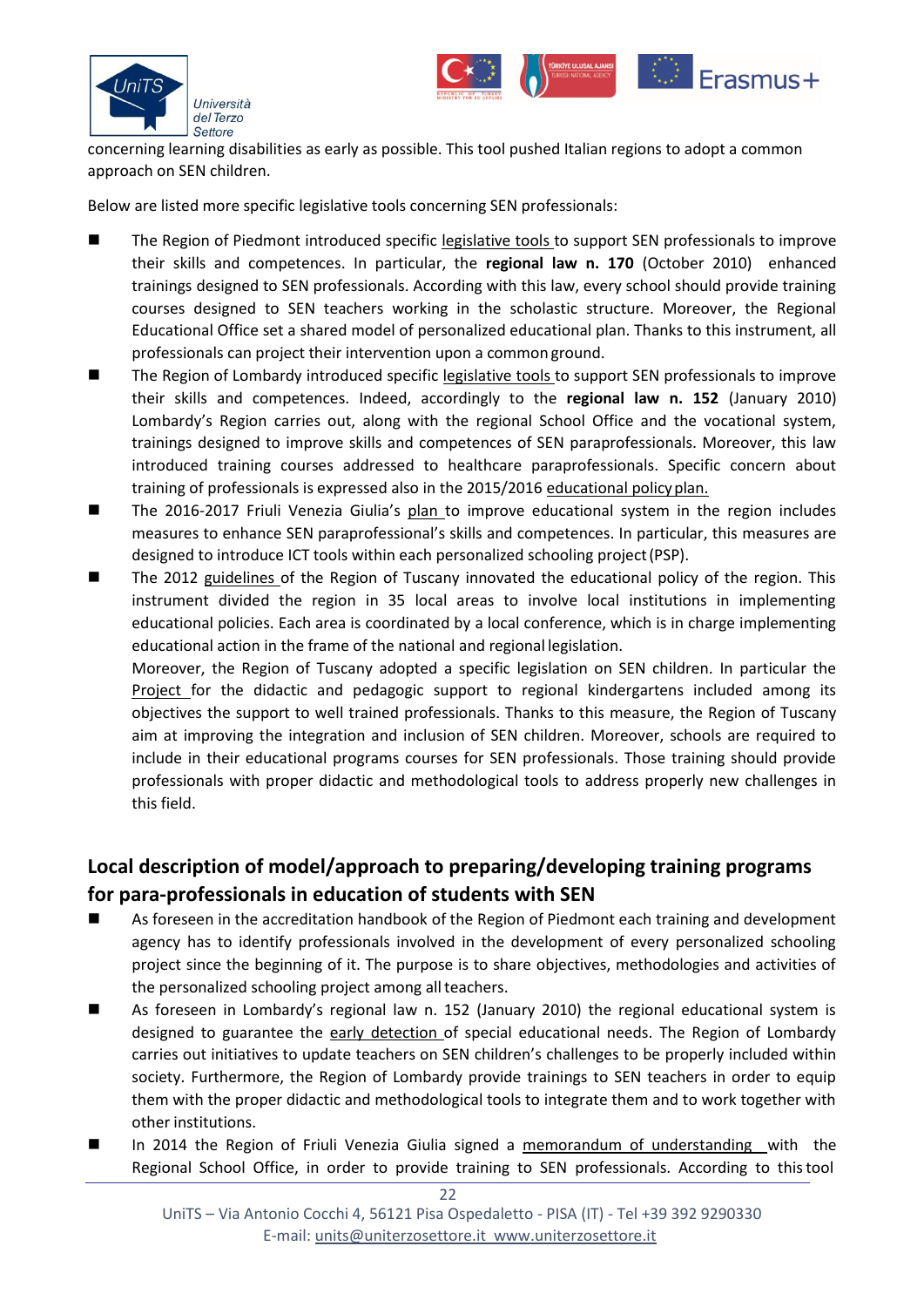

training initiatives aimed at easing early detection of SEN children have to be carried out by both the region and the RSO. Moreover, special working group will be set. These groups will be in charge of carrying out activity of research concerning SEN children.

**E**rasmus+

 [Trainings for professionals a](http://www.regione.toscana.it/documents/10180/11774862/RT_2014_CAP_3_ESTRATTO.pdf/2aa47f96-65dc-4a02-92e9-6ab985d60737)re addressed both to kindergarten teachers and to primary schools ones. This principle ensures a wider methodological coherence in the educational system of the region. According to the [memorandum of understanding b](http://www.regione.toscana.it/documents/10180/10568771/PARTE%2BII%2Bn.%2B46%2Bdel%2B13.11.2013.pdf/b3409262-554d-4a8a-8062-782c8e112ee9)etween the Region of Tuscany and the Italian Federation of Kindergartens, they make every possible effort to develop proper methodological and didactic tools as well as professionals' skills and competences in order to guarantee the rights of SEN children throughout their schooling.

#### <span id="page-22-0"></span>**Local financial support**

- The Region of Friuli Venezia Giulia set an [invitation to tender v](https://www.regione.fvg.it/rafvg/export/sites/default/RAFVG/istruzione-ricerca/regione-per-scuole/allegati/Piano_di_interventi_POF_2016_2017.pdf)alid in 2016 and 2017 to support the educational system of the region. This instrument is meant to provide support to singular schools training program for SEN professionals. In particular it is designed to support action to enhance didactic and methodological tool.
- Accordingly to the regional law n. 152 (January 2010) Lombardy's Region foresees financial support to families of SEN children in order to allow them to acquire ICT tools. These tools are meant to facilitate paraprofessionals work at home and, consequently, SEN children learning process in every contest, both at school and at home.
- In 2014 the Region of Tuscany [allocated 7](http://www.regione.toscana.it/documents/10180/11774862/RT_2014_CAP_3_ESTRATTO.pdf/2aa47f96-65dc-4a02-92e9-6ab985d60737) million of euro for its childhood educational policy. Fifteen per cent of this sum is dedicated to training courses for in-service paraprofessionals. Moreover, the region allocated €. 550.000,00 in the 2013/2014 scholastic year to guarantee the objectives foreseen in the above mentione[d Memorandum of Understanding w](http://www.regione.toscana.it/documents/10180/10568771/PARTE%2BII%2Bn.%2B46%2Bdel%2B13.11.2013.pdf/b3409262-554d-4a8a-8062-782c8e112ee9)ith Italian Federation of Kindergartens.
- According to the [Regional Law n. 28 of 2007,](http://www.regione.piemonte.it/noproblem/dwd/normativa/LR28_2007.pdf) the Region of Piedmont choose how much money allocate to provide training for SEN professionals in its three year educationplan.

#### <span id="page-22-1"></span>**Local program samples/best practices**

- The Region of Piedmont carried out the  $\frac{\text{HNo Problem (2007-2013)}}{P}$  project in order to inform and prevent discrimination concerning SEN children. Some objectives of this project targeted SEN professionals. It aimed at equipping SEN professionals with proper competences to address SEN children's difficulties and in particular it was meant to make them acquire: a greater knowledge of SEN children, a more effective capacity to behave correctly with them and a wider knowledge of proper didactic methodology;
- According to the [Welcoming Document\(](http://www.magistricumacini.it/scuola/La_scuola/documenti/PTOF/PROTOCOLLO%20DI%20ACCOGLIENZA.pdf)2015-2016) of Lombardy's Regional School Office, training for SEN professionals should meet local needs. They should suit local exigencies of SEN children. This document foresees a particular referent for special educational needs within each school. He/She is in charge of providing other teachers with proper information concerning legislation and with didactic and ICT tools.
- The Region of Tuscany [carried out t](http://www.regione.toscana.it/documents/10180/11774862/RT_2014_CAP_3_ESTRATTO.pdf/2aa47f96-65dc-4a02-92e9-6ab985d60737)he project Local Educational Programs (2014). It divided the region in 35 areas. In this way, the region wanted to meet the specific need of each territory and to coordinate the intervention of each institutions which operates in the same area. The Region of Tuscany dedicated special attention to set an effective educational system for childhood.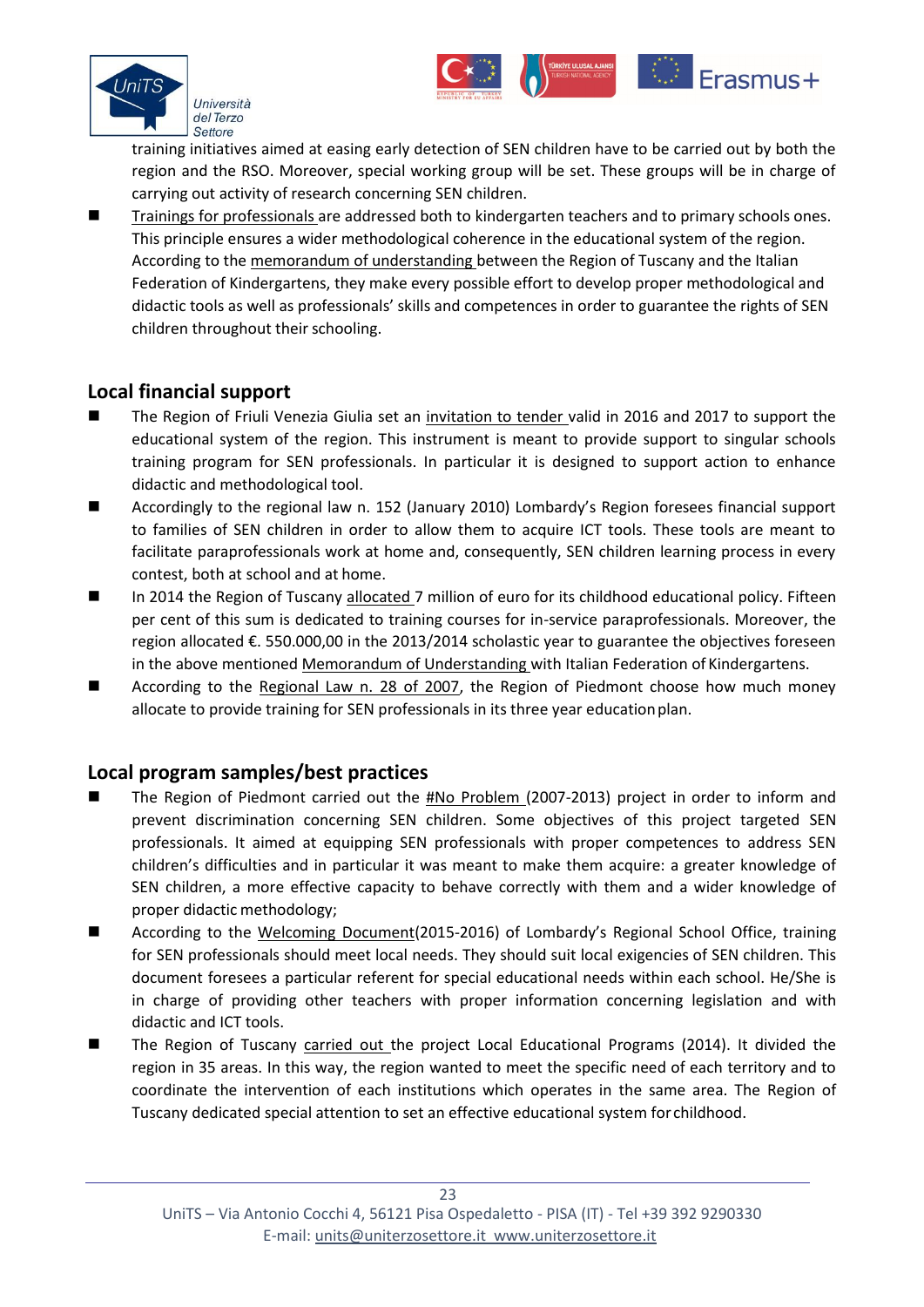



## <span id="page-23-0"></span>**Local providers and the structure of the organization in developing and delivering**

#### **the programs**

- The project [#No Problem w](http://www.regione.piemonte.it/noproblem/team_progetto.htm)as carried out by a group of 7 association: Anastasis Soc. Coop, Area onlus, Open Group, Centro Accoglienza la Rupe, Coopas. Coop., Voli GroupandRupeFormazione.
- The project [Welcoming Document w](http://www.magistricumacini.it/scuola/La_scuola/documenti/PTOF/PROTOCOLLO%20DI%20ACCOGLIENZA.pdf)as carried out by the Regional Educational Office along with the teaching staff of all schools of the Region of Lombardy.
- The project Local Educational Program was carried out by administrative staff of the Region of Tuscany.

#### <span id="page-23-1"></span>**Local evaluation in regards of in-service professional programs**

- Within the framework of the project [No Problem a](http://www.provinciavco.eu/attachments/article/2641/il%20progetto%20no%20problem.pdf) group of 14 teachers created innovative didactic and ICT tools to work with SEN children. These instruments were tested in a group of school participating in this project. Once the testing phase was finished tools were fine tuned and spread with other regional schools.
- Evaluation of the [Welcoming Document w](http://www.magistricumacini.it/scuola/La_scuola/documenti/PTOF/PROTOCOLLO%20DI%20ACCOGLIENZA.pdf)ill be carry out by teachers staff at the end of every academic year;
- In Tuscany within the framework of [Local Educational Programs w](http://www.regione.toscana.it/documents/10180/11774862/RT_2014_CAP_3_ESTRATTO.pdf/2aa47f96-65dc-4a02-92e9-6ab985d60737)ere carried out many trainings. About 7.500 professionals participated in training activities. Among them were educators, kindergarten teachers and primary school teachers. The Region of Tuscany contributed to spread results of these activities by realizing website, expositions, publications and other activities.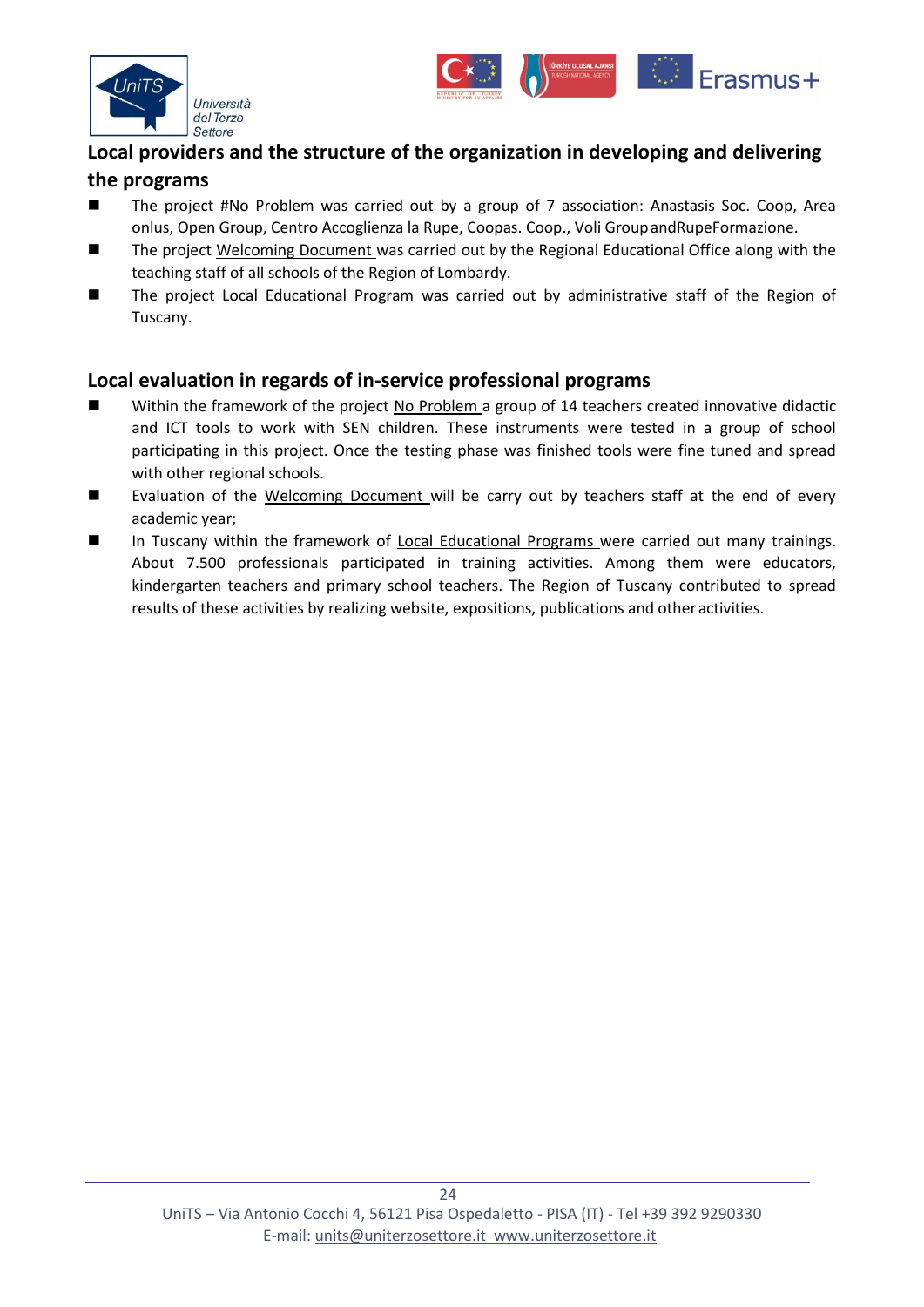<span id="page-24-0"></span>



# **Bibliography**

#### ■ Documents

-Charter of Fundamental Rights of the European Union (2000), [http://www.europarl.europa.eu/charter/pdf/text\\_en.pdf\(](http://www.europarl.europa.eu/charter/pdf/text_en.pdf)03/05/2016);

-Council Conclusions of 12 May 2009 on a Strategic Framework for European Cooperation in Education and Training (2014-2020)[, http://eur-lex.europa.eu/legal](http://eur-lex.europa.eu/legal-content/EN/TXT/PDF/?uri=CELEX%3A52009XG0528(01)&from=EN)[content/EN/TXT/PDF/?uri=CELEX:52009XG0528\(01\)&from=EN\(](http://eur-lex.europa.eu/legal-content/EN/TXT/PDF/?uri=CELEX%3A52009XG0528(01)&from=EN)03/05/2016);

-Eurydice Network, *Organisation of the education system in Italy 2008/09*, [http://www.indire.it/lucabas/lkmw\\_file/eurydice/Eurybase\\_EN\\_2009.pdf,](http://www.indire.it/lucabas/lkmw_file/eurydice/Eurybase_EN_2009.pdf) (03/05/2016);

-European Commission Directorate-General of Education and Culture (DG EAC), *Education and Training Monitor 2015 Czech Republic,* (2015), Luxembourg: Publications Office of the European Union, [http://ec.europa.eu/education/tools/docs/2015/monitor2015-czechrepublic\\_en.pdf,](http://ec.europa.eu/education/tools/docs/2015/monitor2015-czechrepublic_en.pdf) (03/05/2016);

-European Agency for Development of Special Needs Education,

-European Agency for Development of Special Needs Education, *Empowering Teachers to Promote Inclusive Education: Conceptual Framework and Methodology,* Odense, Denmark,(2015[\)https://www.europeanagency.org/sites/default/files/Empowering%20Teachers%20to%20P](https://www.europeanagency.org/sites/default/files/Empowering%20Teachers%20to%20Promote%20Inclusive%20Education.%20Conceptual%20Framework%20and%20Methodology.pdf) [romote%20Inclusive%20Education.%20Conceptual%20Framework%20and%20Methodology.pdf,](https://www.europeanagency.org/sites/default/files/Empowering%20Teachers%20to%20Promote%20Inclusive%20Education.%20Conceptual%20Framework%20and%20Methodology.pdf) (03/05/2016);

-European Agency for Development in Special Needs Education, *European Patterns of Successful Practice in Vocational Education and Training – Participation of Learners with SEN/Disabilities in VET*, Odense, Denmark, (2013), [https://www.european-agency.org/sites/default/files/european-patterns-of-successful](https://www.european-agency.org/sites/default/files/european-patterns-of-successful-practice-in-vet_vet-report_en.pdf)practice-in-vet vet-report en.pdf, (03/05/2016);

- European Agency for Special Needs and Inclusive Education, *Five Key Messages for Inclusive Education. Putting Theory into Practice*, Odense, Denmark, (2014), [https://www.european](https://www.european-agency.org/sites/default/files/Five%20Key%20Messages%20for%20Inclusive%20Education.pdf)[agency.org/sites/default/files/Five%20Key%20Messages%20for%20Inclusive%20Education.pdf,](https://www.european-agency.org/sites/default/files/Five%20Key%20Messages%20for%20Inclusive%20Education.pdf) (03/05/2016);

-European Agency for Development in Special Needs Education, *Mapping the Implementation of Policy for Inclusive Education: An exploration of challenges and opportunities for developing indicators*, (2011), [https://www.european-agency.org/sites/default/files/mipie-report\\_MIPIE-Report.pdf,](https://www.european-agency.org/sites/default/files/mipie-report_MIPIE-Report.pdf) (03/05/2016);

-European Agency for Special Needs and Inclusive Education, *Organization of Provision to Support Inclusive Education*, (2011-2013[\)https://www.european-](https://www.european-agency.org/sites/default/files/Organisation%20of%20Provision%20Summary%20Report.pdf)

[agency.org/sites/default/files/Organisation%20of%20Provision%20Summary%20Report.pdf,](https://www.european-agency.org/sites/default/files/Organisation%20of%20Provision%20Summary%20Report.pdf) (03/05/2016);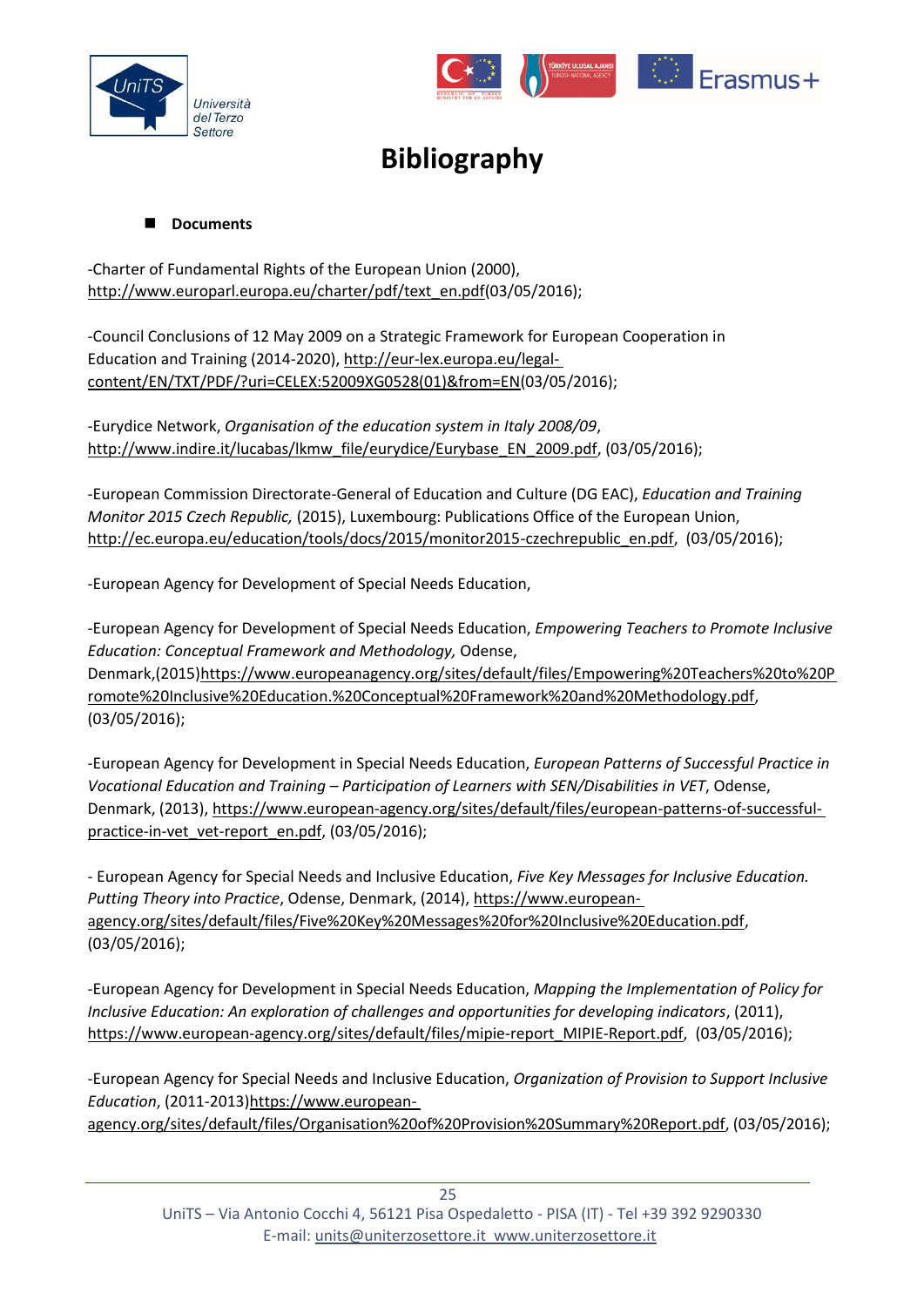



-European Agency for Special Needs and Inclusive Education*, Raising Achievement for All Learners – Quality in Inclusive Education,* Odense, Denmark,(2012)[, https://www.european](https://www.european-agency.org/sites/default/files/ra4al-key-messages_RA4AL-summary-EN.pdf)[agency.org/sites/default/files/ra4al-key-messages\\_RA4AL-summary-EN.pdf,](https://www.european-agency.org/sites/default/files/ra4al-key-messages_RA4AL-summary-EN.pdf) (03/05/2016);

- European Agency for Development in Special Needs Education, *Vocational Education and Training: Policy*  and Practice in the field of Special Needs Education - Literature Review, Odense, Denmark, (2012), [https://www.european-agency.org/sites/default/files/vocational-education-and-training-policy-and](https://www.european-agency.org/sites/default/files/vocational-education-and-training-policy-and-practice-in-the-field-of-special-needs-education-literature-review_VET-LiteratureReview.pdf)[practice-in-the-field-of-special-needs-education-literature-review\\_VET-LiteratureReview.pdf,](https://www.european-agency.org/sites/default/files/vocational-education-and-training-policy-and-practice-in-the-field-of-special-needs-education-literature-review_VET-LiteratureReview.pdf) (03/05/2016);

-European Agency for Development of Special Needs Education, *Vocational Education and Training: Policy and Practice in the field of Special Needs Education*, Odense, Denmark, (2012), [https://www.european](https://www.european-agency.org/sites/default/files/vocational-education-and-training-policy-and-practice-in-the-field-of-special-needs-education-literature-review_VET-LiteratureReview.pdf)[agency.org/sites/default/files/vocational-education-and-training-policy-and-practice-in-the-field-of-special](https://www.european-agency.org/sites/default/files/vocational-education-and-training-policy-and-practice-in-the-field-of-special-needs-education-literature-review_VET-LiteratureReview.pdf)[needs-education-literature-review\\_VET-LiteratureReview.pdf,](https://www.european-agency.org/sites/default/files/vocational-education-and-training-policy-and-practice-in-the-field-of-special-needs-education-literature-review_VET-LiteratureReview.pdf) (03/05/2016);

-Federal Ministry of Education and Research of Germany, *Vocational Training Act Berufsbildungsgesetz (BBiG),* march 2005, [https://www.bmbf.de/pub/BBiG\\_englisch\\_050805.pdf,](https://www.bmbf.de/pub/BBiG_englisch_050805.pdf) (03/05/2016);

-Federal Ministry of Education and Research of Germany, *Vocational Training Promotion Act*, January 1981, [https://www.bmbf.de/pub/berbig99.pdf,](https://www.bmbf.de/pub/berbig99.pdf) (03/05/2016);

-Ministry of Education University and Research of Italy, *LineeGuida per il Diritto allo Studio,* July 2011, Rome, [http://www.regione.piemonte.it/noproblem/dwd/normativa/lineeGuida\\_2011.pdf,](http://www.regione.piemonte.it/noproblem/dwd/normativa/lineeGuida_2011.pdf) (03/05/2016);

-Ministry of Education University and Research of Italy, *Linee Guida per L'Integrazione Scolastica degli Alunni con Disabilità,* August 2009,

[http://www.edscuola.it/archivio/norme/circolari/nota\\_4\\_agosto\\_09.pdf,](http://www.edscuola.it/archivio/norme/circolari/nota_4_agosto_09.pdf) (03/05/2016);

- Ministry of EducationUniversity and Research of Italy, *Strumenti di intervento per Alunni con Bisogni Educativi Speciali e Organizzazione Territoriale per l'Integrazione Scolastica,*  [http://hubmiur.pubblica.istruzione.it/alfresco/d/d/workspace/SpacesStore/8d31611f-9d06-47d0-bcb7-](http://hubmiur.pubblica.istruzione.it/alfresco/d/d/workspace/SpacesStore/8d31611f-9d06-47d0-bcb7-3580ea282df1/dir271212.pdf) [3580ea282df1/dir271212.pdf,](http://hubmiur.pubblica.istruzione.it/alfresco/d/d/workspace/SpacesStore/8d31611f-9d06-47d0-bcb7-3580ea282df1/dir271212.pdf)(03/05/2016);

-Regional Educational Office of Lombardy, *Bisogni Educativi Speciali: I presupposti Teorici e la Normativa di Riferimento per l'Inclusione*(meeting), (2014), [http://www.ctsntd-milano.net/CTRH/wp](http://www.ctsntd-milano.net/CTRH/wp-content/uploads/2014/04/BES_modulo1_Garlaschelli.pdf)[content/uploads/2014/04/BES\\_modulo1\\_Garlaschelli.pdf,](http://www.ctsntd-milano.net/CTRH/wp-content/uploads/2014/04/BES_modulo1_Garlaschelli.pdf) (03/05/2016);

- Regional Educational Office of Lombardy, *Welcoming Memorandum,* 2016, [http://www.magistricumacini.it/scuola/La\\_scuola/documenti/PTOF/PROTOCOLLO%20DI%20ACCOGLIENZA](http://www.magistricumacini.it/scuola/La_scuola/documenti/PTOF/PROTOCOLLO%20DI%20ACCOGLIENZA.pdf) [.pdf,](http://www.magistricumacini.it/scuola/La_scuola/documenti/PTOF/PROTOCOLLO%20DI%20ACCOGLIENZA.pdf) (03/05/2016);

-Region of Friuli Venezzia Giulia, *Piani di Interventi per lo Sviluppo dell'Offerta Formativa delle Istituzioni Scolastiche Statali e paritarie del Friuli Venezia Giulia per l'Anno Scolastico 2016/2017,* March 2016, [https://www.regione.fvg.it/rafvg/export/sites/default/RAFVG/istruzione-ricerca/regione-per](https://www.regione.fvg.it/rafvg/export/sites/default/RAFVG/istruzione-ricerca/regione-per-scuole/allegati/Piano_di_interventi_POF_2016_2017.pdf)[scuole/allegati/Piano\\_di\\_interventi\\_POF\\_2016\\_2017.pdf,](https://www.regione.fvg.it/rafvg/export/sites/default/RAFVG/istruzione-ricerca/regione-per-scuole/allegati/Piano_di_interventi_POF_2016_2017.pdf) (03/05/2016);

-Region of Tuscany, *Dal Nido Alla Scuola Superiore,* 2014, [http://www.regione.toscana.it/documents/10180/11774862/RT\\_2014\\_CAP\\_3\\_ESTRATTO.pdf/2aa47f96-](http://www.regione.toscana.it/documents/10180/11774862/RT_2014_CAP_3_ESTRATTO.pdf/2aa47f96-65dc-4a02-92e9-6ab985d60737) [65dc-4a02-92e9-6ab985d60737,](http://www.regione.toscana.it/documents/10180/11774862/RT_2014_CAP_3_ESTRATTO.pdf/2aa47f96-65dc-4a02-92e9-6ab985d60737) (03/05/2016);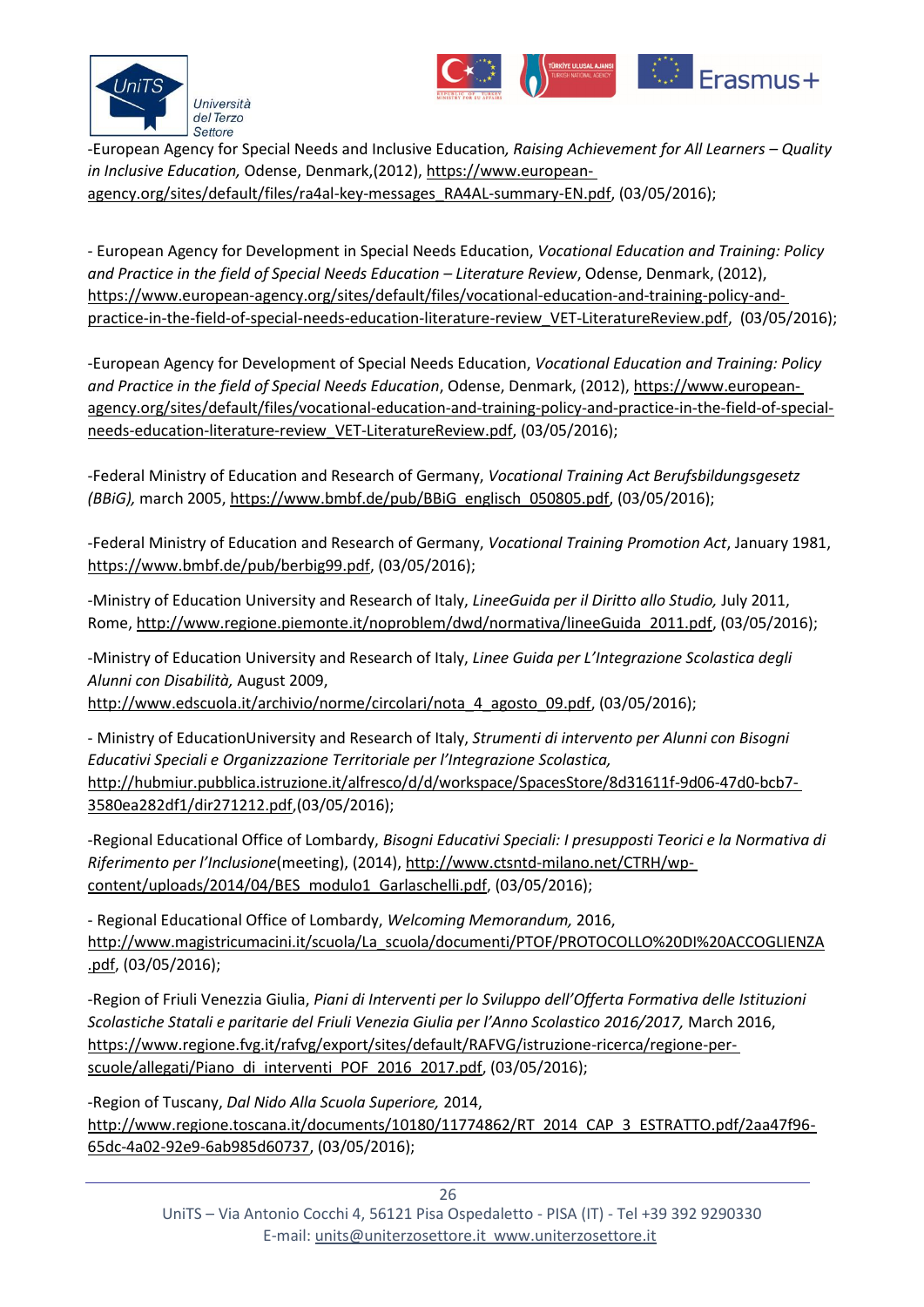



-Region of Piedemont, *Interventi per l'Integrazione di Allievi con Disabilità o Esigenze Educative Speciali (EES) nei Percorsi Triennali e nei Percorsi Biennali di Qualifica,*2007,

[http://www.regione.piemonte.it/formazione/direttive/dwd/dirreg11/diritto\\_dovere/all\\_B.pdf,](http://www.regione.piemonte.it/formazione/direttive/dwd/dirreg11/diritto_dovere/all_B.pdf) (03/05/2016);

-Region of Piedmont, Regional law n. 28 of 2007, [http://www.regione.piemonte.it/noproblem/dwd/normativa/LR28\\_2007.pdf,](http://www.regione.piemonte.it/noproblem/dwd/normativa/LR28_2007.pdf) (03/05/2016);

-Region of Friuli Venezia Giulia, *Memorandum of Understanding,* 2014, [http://www.comprensivosanvito.it/joomla/pdf/Normativa%20DSA/18%20giugno%202014%20-](http://www.comprensivosanvito.it/joomla/pdf/Normativa%20DSA/18%20giugno%202014%20-%20Protocollo%20Intesa%20USR%20Regione%20FVG%20DSA.pdf) [%20Protocollo%20Intesa%20USR%20Regione%20FVG%20DSA.pdf,](http://www.comprensivosanvito.it/joomla/pdf/Normativa%20DSA/18%20giugno%202014%20-%20Protocollo%20Intesa%20USR%20Regione%20FVG%20DSA.pdf) (03/05/2016);

-Regional Educational Office of Lombardy, *Bisogni Educativi Speciali: I presupposti Teorici e la Normativa di Riferimento per l'Inclusione*(meeting), (2014), [http://www.ctsntd-milano.net/CTRH/wp](http://www.ctsntd-milano.net/CTRH/wp-content/uploads/2014/04/BES_modulo1_Garlaschelli.pdf)[content/uploads/2014/04/BES\\_modulo1\\_Garlaschelli.pdf,](http://www.ctsntd-milano.net/CTRH/wp-content/uploads/2014/04/BES_modulo1_Garlaschelli.pdf) (03/05/2016);

-United Nation Convention on the Rights of Persons with Disabilities (2006) [http://www.un.org/disabilities/convention/conventionfull.shtml\(](http://www.un.org/disabilities/convention/conventionfull.shtml)03/05/2016);

#### **Book**

- A. CIYER, *Developing Inclusive Education Policies and Practices in Turkey: A Study of the Roles of UNESCO and Local Educators,* Arizona State University, December 2010,

[https://repository.asu.edu/attachments/56300/content/Ciyer\\_asu\\_0010E\\_10252.pdf,](https://repository.asu.edu/attachments/56300/content/Ciyer_asu_0010E_10252.pdf) (03/05/2016); -C. J. W. MEIJERr, *Financing of Special Needs Education A seventeen-country Study of the Relationship between Financing of Special Needs Education and Inclusion,* European Agency for Special Needs and Inclusive Education, Middelfart, Denmark, (1999), [https://www.european-](https://www.european-agency.org/sites/default/files/financing-of-special-needs-education_Financing-EN.pdf)

agency.org/sites/default/files/financing-of-special-needs-education Financing-EN.pdf, (03/05/2016); -V. MIDORO, *European Teachers Towards the Knowledge Society,* Menabò Didattica, Rocca San Giovanni, Italy, January 2005[, http://www.univirtual.it/uteacher/downolad/European.pdf,](http://www.univirtual.it/uteacher/downolad/European.pdf) (03/05/2016);

#### **Article**

- A. CAVKAYTAR, *Teachers Trainings on Special Education in Turkey,* in "The Turkish Online Journal of Educational Technology", V, July 2006, [http://www.tojet.net/articles/v5i3/537.pdf,\(](http://www.tojet.net/articles/v5i3/537.pdf)03/05/2016);
- C. J.W. MEIJER, *Special Needs Education in Europe: Inclusive Policies and Practices,* in "Zeitschrift fur Inclusion-online.net", [http://www.inklusion-online.net/index.php/inklusion](http://www.inklusion-online.net/index.php/inklusion-online/article/view/136/136)[online/article/view/136/136,](http://www.inklusion-online.net/index.php/inklusion-online/article/view/136/136) (03/05/2016);
- -M.A. MELEKOGLU, *Special Education in Turkey,* "International Journal of Inclusive Education", [http://www.orhancakiroglu.net/articles/Special%20Education%20in%20Turkey.pdf,](http://www.orhancakiroglu.net/articles/Special%20Education%20in%20Turkey.pdf) (03/05/2016);
- P. SAHLBERG, *The Secret to Finland's Success: Educating Teachers,* in "Stanford Center for Opportunity Policy in Education- online documents", [https://edpolicy.stanford.edu/sites/default/files/publications/secret-finland%E2%80%99s-success](https://edpolicy.stanford.edu/sites/default/files/publications/secret-finland%E2%80%99s-success-educating-teachers.pdf)[educating-teachers.pdf,](https://edpolicy.stanford.edu/sites/default/files/publications/secret-finland%E2%80%99s-success-educating-teachers.pdf) (03/05/2016);